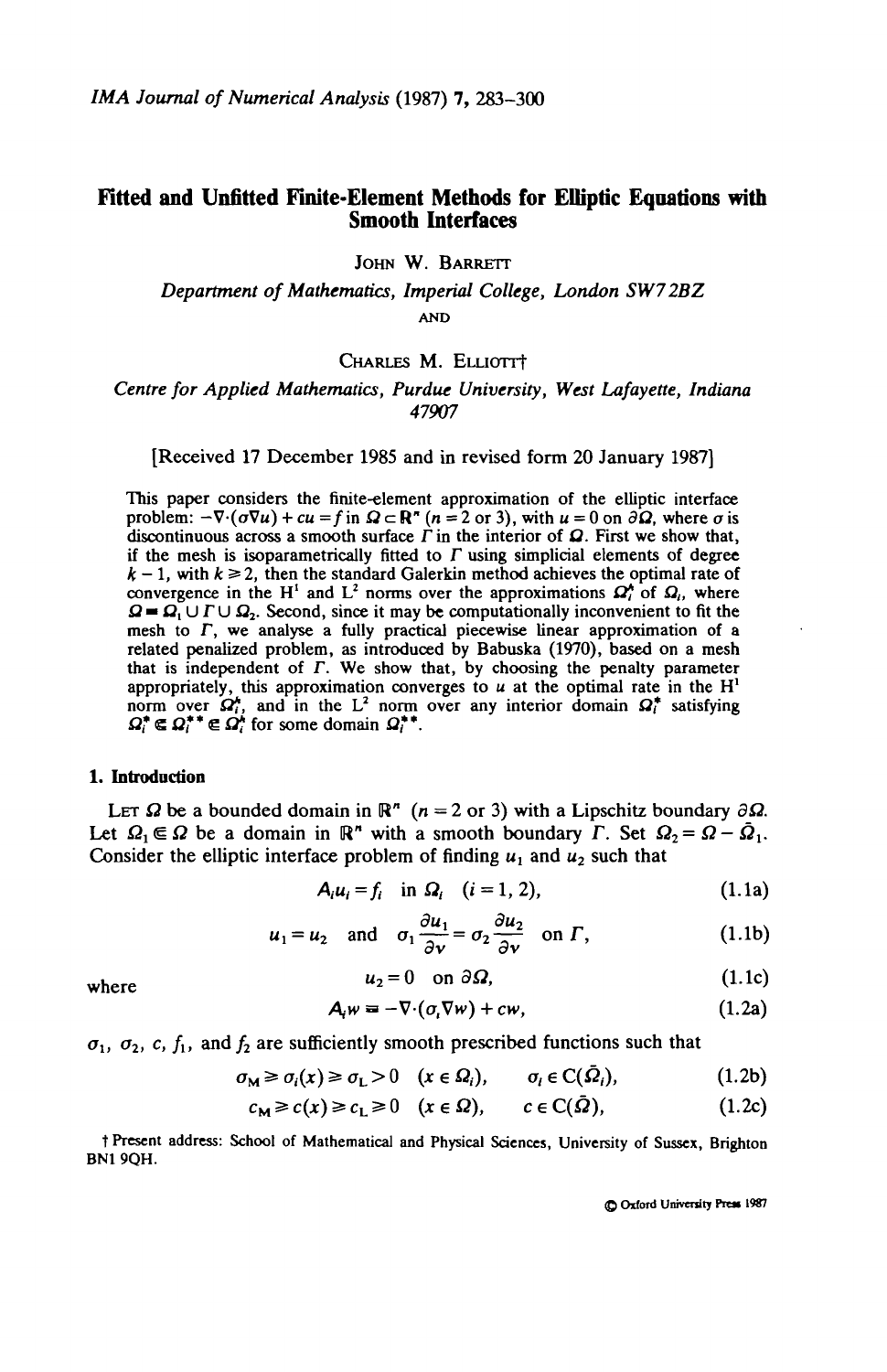and **v** is the unit normal to  $\Gamma$  pointing into  $\Omega_2$  and  $\sigma_1 \neq \sigma_2$  on  $\Gamma$ . Throughout this paper, the subscript *i* is implicitly assumed to mean the integers 1 and 2.

Defining

$$
a_i(w, v) = \int_{\Omega_i} (\sigma_i \nabla w \cdot \nabla v + c w v) \, dx, \qquad l_i(v) = \int_{\Omega_i} f v \, dx
$$

leads to the following variational form of (1.1): find  $u \in H_0^1(\Omega)$  such that

$$
\sum_{i=1}^{2} a_i(u_i, v) = \sum_{i=1}^{2} l_i(v) \quad \forall \ v \in H_0^1(\Omega), \tag{1.3}
$$

where  $u_i = u \bigg( \underline{\sigma} \bigg)$ .

It follows from  $(1.2)$  that there exists a unique solution to  $(1.3)$ . Clearly,  $(1.1)$ can be considered to be an elliptic equation with discontinuous coefficients. The purpose of this paper is to consider two finite-element methods for the approximation of (1.1). The first method is the natural fitted-mesh method based on approximating  $\Omega_i$  by  $\Omega_i^h$ , using isoparametric elements in the neighbourhood of  $\Gamma$ , so that the approximation  $\Gamma^*$  of  $\Gamma$  is composed of element sides. In Section 2 we show that, if the finite-element space defined over  $\Omega$  has approximation power  $h^k$  in the  $\mathbf{L}^2$  norm, and if dist  $(\Gamma, \Gamma^k) \leq Ch^k$ , then one obtains optimal rates power *n* in the L horm, and h dist  $(1, 1) \leq Cn$ , then one obtorded convergence for the error in the H<sup>1</sup> and L<sup>2</sup> norms over  $\Omega_1^h$ .

Since it may be computationally inconvenient to fit the mesh to  $\Gamma$ , we wish to consider a finite-element approximation based on a mesh that is independent of *F.* Unfortunately, the standard Galerkin method performs poorly in this case, achieving the rate  $O(h^{\frac{1}{2}})$  in the H<sup>1</sup> norm for all  $k \ge 2$ . An alternative approach is to approximate the penalized problem, as introduced by Babuska (1970), of finding  $u_{1,\epsilon}$  and  $u_{2,\epsilon}$  such that

$$
A_i u_{i,\epsilon} = f_i \quad \text{on } \Omega_i \quad (i = 1, 2), \tag{1.4a}
$$

$$
\sigma_1 \frac{\partial u_{1,\epsilon}}{\partial v} = \sigma_2 \frac{\partial u_{2,\epsilon}}{\partial v} = \varepsilon^{-1} (u_{2,\epsilon} - u_{1,\epsilon}) \quad \text{on } \Gamma,
$$
 (1.4b)

$$
u_{2,\epsilon} = 0 \quad \text{on } \partial \Omega, \tag{1.4c}
$$

where  $\varepsilon$ , a small positive constant, is the penalty parameter. In Section 3 we show that  $u_{i,\varepsilon} \to u_i$  as  $\varepsilon \to 0$ . The important problem is how to choose  $\varepsilon$  with respect to *h* and *k* so that the Galerkin finite-element approximation  $u_{i,e}^{h}$  of (1.4) converges at the optimal rate as  $h \rightarrow 0$ .

Babuska (1970) analysed the Galerkin approximation of (1.4) in the absence of variational crimes; that is, it was assumed that integrals over  $\Omega$ , and  $\Gamma$  could be performed exactly. Setting  $\varepsilon = h^{\lambda}$ , with  $\lambda > 0$ , he showed that

$$
\left(\sum_{i=1}^2 |u_i - u_{i,\epsilon}^h|_{1,\Omega_i}^2\right)^{\frac{1}{2}} \le Ch^{\mu} \left(\sum_{i=1}^2 ||u_i||_{k,\Omega_i}^2\right)^{\frac{1}{2}},
$$

where  $\mu = \min \{k - 1, k -\frac{1}{2} - \frac{1}{2}\lambda, \frac{1}{2}\lambda\}$ . Therefore, for all choices of *k* ( $k \ge 2$ ), there is no choice of  $\lambda$  leading to the optimal rate of convergence; the best choice of  $\lambda$  is  $k - \frac{1}{2}$ , leading to  $\mu = \frac{1}{2}(k - \frac{1}{2})$ .

King (1975) improved on the rate of convergence by solving a sequence of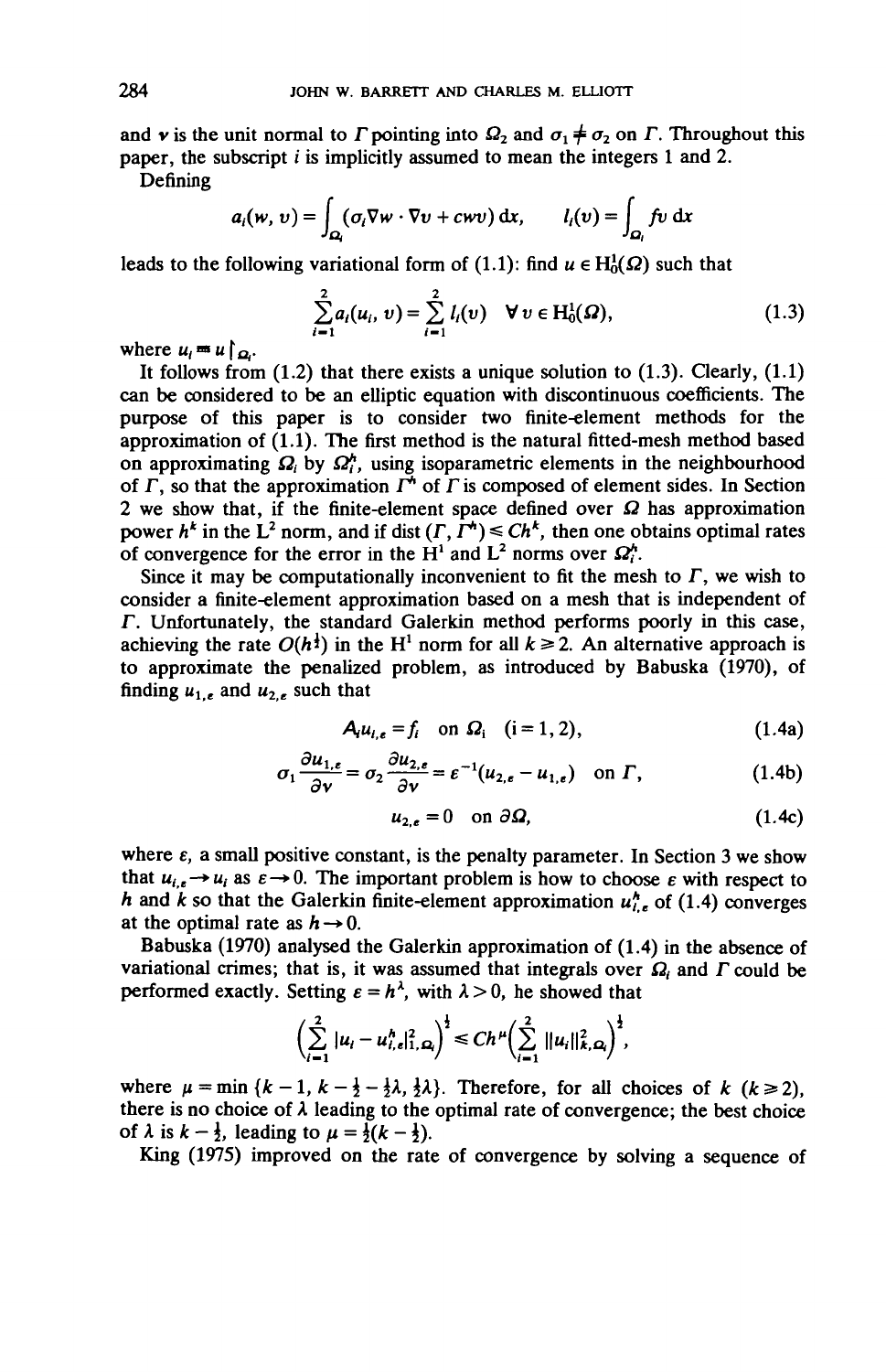problems and then extrapolating. He set  $\varepsilon = 2^{-j}\gamma h$ , successively for  $j =$ 0, 1, 2, ..., and defined  $v_{i2}$ <sup>*-th*</sup> =  $u_i^h$ <sub>2</sub>-*t<sub>n</sub>*, where *h* and  $\gamma$  are fixed. Using Richardson's extrapolation with respect to  $j$ , obtaining

$$
u_{i,h}^{(1)} = 2v_{i,\frac{1}{2}h} - v_{i,h}, \qquad u_{i,h}^{(j)} = \frac{2^j u_{i,\frac{1}{2}h}^{(j-1)} - u_{i,h}^{(j-1)}}{2^j - 1} \quad (j \ge 2),
$$

King showed that, for  $k \ge 3$ ,

$$
\left(\sum_{i=1}^2 |u_i - u_{i,h}^{(k-2)}|_{1,\Omega_i}^2\right)^{\frac{1}{2}} \le C h^{k-1} \left(\sum_{i=1}^2 ||u_i||_{k,\Omega_i}^2\right)^{\frac{1}{2}}.
$$

Once again, this analysis was for the unpractical standard Galerkin method in the absence of variational crimes.

Under the assumption that  $u \in \tilde{H}^{k+2}(\Omega)$ , using the techniques of § 2 of Barrett & Elliott (1986), one can improve on the error bounds of Babuska (1970). However, since the penalty method only achieves optimality for piecewise linears, we do not include this analysis here.

In Section 3 we analyse a fully practical piecewise linear Galerkin approximation of (1.4) involving perturbation of the domains (i.e.  $\Gamma \rightarrow \Gamma^*, \Omega \rightarrow \Omega_i^*$ ) and numerical integration. We show that the choice  $\varepsilon = h^2$  leads to an approximation that converges at the optimal rate in the  $H<sup>1</sup>$  norm. Although we are only able to show that the error is  $O(h^{\frac{3}{2}})$  in  $L^2$  over  $\Omega_t^h$ , we show that it is optimal over any interior domain  $\Omega_i^* \subseteq \Omega_i^{**} \subseteq \Omega_i^*$  for *h* sufficiently small.

The following notation will be used. Given  $m \in \mathbb{N}$  and a bounded domain G in **or,**

$$
W^{m,p}(G) = \{ w \in L^p(G) : D^m w \in L^p(G) \ \forall \ |\eta| \leq m \}
$$

and  $H^m(G) \equiv W^{m,2}(G)$  denote, for  $1 \leq p \leq \infty$ , the standard Sobolev spaces, where we use the multi-index notation for derivatives. We use the following norms and seminorms on functions *w* defined by

$$
|w|_{0,p,G} = \left(\int_G |w|^p \, dx\right)^{1/p}, \qquad |w|_{m,G} = |w|_{m,2,G},
$$
  

$$
|w|_{m,p,G} = \left(\sum_{|\eta|=m} |D^{\eta}w|_{0,p,G}^p\right)^{1/p}, \qquad ||w||_{m,p,G} = \left(\sum_{|\eta|=m} |D^{\eta}w|_{0,p,G}^p\right)^{1/p},
$$

and  $||w||_{m,G} = ||w||_{m,2,G}$  for  $m \in \mathbb{N}$  and  $1 \le p < \infty$ , with the standard modification for  $p = \infty$ . For  $\partial G$  a C<sup>m,1</sup> surface, we define  $W^{m,p}(\partial G)$  and  $||w||_{m,p,\partial G}$  in the standard way; see e.g. Kufner, John, & Fucik (1977: pp. 305, 327). If *dG* is only piecewise  $C^{m,1}$ , that is,  $\partial G = \bigcup_{i=1}^{M} \partial_i G$ , where  $\partial_i G$  is  $C^{m,1}$   $(i = 1, ..., M)$ , then we define

$$
||w||_{m,p,\partial G} = \left(\sum_{i=1}^{M} ||w||_{m,p,\partial_i G}^p\right)^{1/p}.
$$
 (1.5)

We define  $H_0^1(G) = \{w \in H^1(G) : w = 0 \text{ on } \partial G\}$  and adopt the notation

$$
||w||_{\tilde{H}^m(\Omega)}^2 = \sum_{i=1}^2 ||w_i||_{m,\Omega_i}^2
$$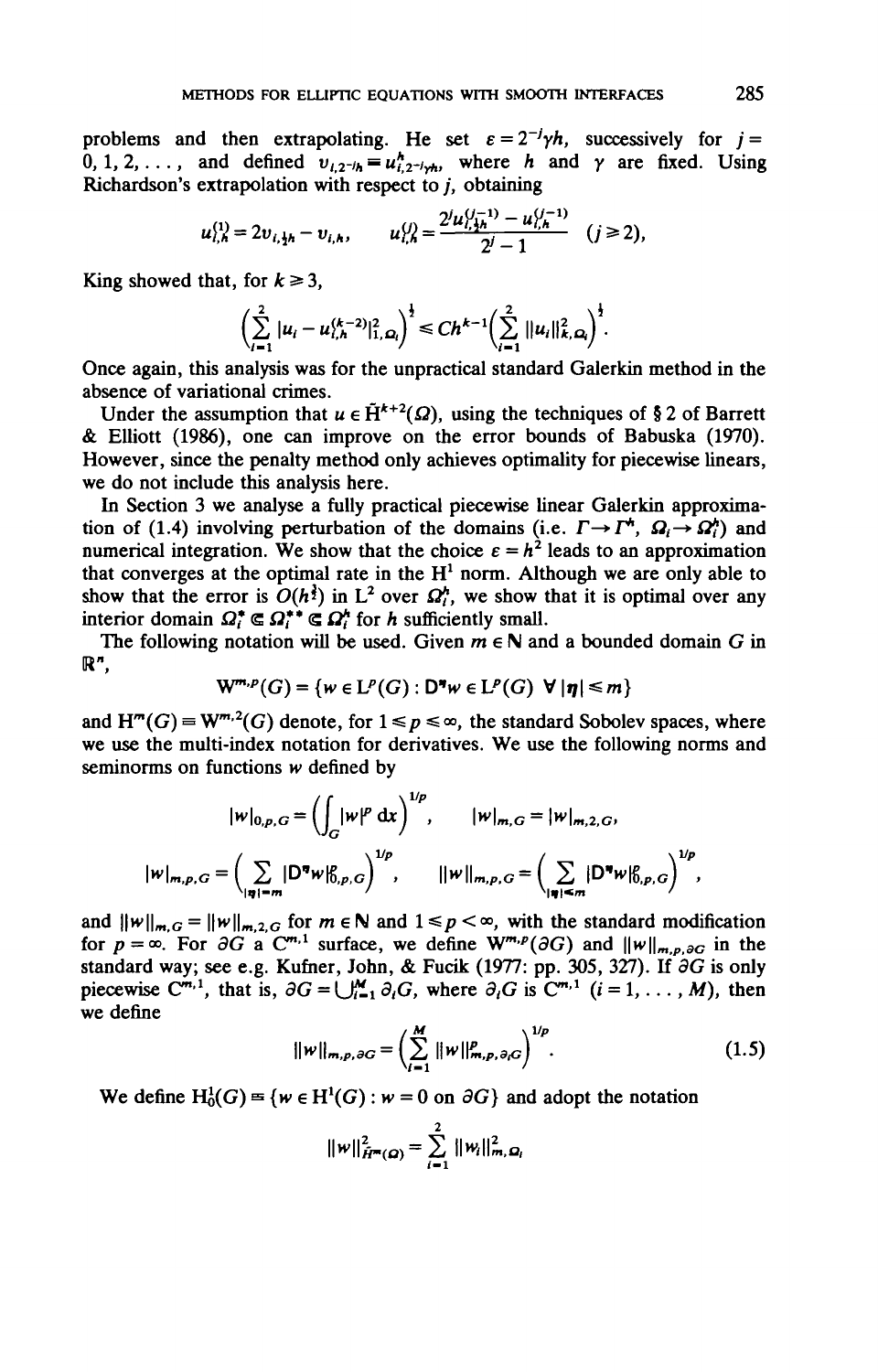where  $w_i = w \upharpoonright_{\Omega_i}$ . Throughout, C denotes a positive constant, independent of h and the penalty parameter, whose value may change in different relations. The measure of a domain  $G$  is denoted by  $m(G)$ .

We require the trace inequalities: for  $\partial G$  of class  $C^{0,1}$ , we have

$$
||D^{\eta}w||_{0,\partial G} \leq C ||w||_{|\eta|+1,G} \quad \forall \ w \in H^{|\eta|+1}(G), \tag{1.6a}
$$

and, for  $\partial G$  of class  $C^{0,1}$  and piecewise  $C^{m,1}$ , this implies that, for  $m \in \mathbb{N}$ ,

$$
\|w\|_{m,\partial G} \leq C \|w\|_{m+1,G} \quad \forall \, w \in H^{m+1}(G), \tag{1.6b}
$$

$$
\left\|\frac{\partial w}{\partial v}\right\|_{0,\partial G} \leq C \|w\|_{2,G} \quad \forall \ w \in \mathrm{H}^2(G). \tag{1.6c}
$$

In addition, we require the trace inequality:

$$
\|w\|_{0,\partial G}^2 \le \delta \|w\|_{0,G}^2 + C\delta^{-1} \|w\|_{1,G}^2 \quad \forall \, w \in H^1(G), \tag{1.6d}
$$

where  $\delta$  is independent of C. In (1.6),  $\mathbf{v}$  is the outward pointing unit normal to  $\partial G$ , and C is a constant independent of w; see Kufner, John, & Fucik (1977). Finally, we require the Poincaré-Friedrichs' inequality: for all  $w \in H_0^1(G)$ , the bound

$$
\|\mathbf{w}\|_{0,G} \leq C \mathbf{m}(G)^{\frac{1}{2}} \|\mathbf{w}\|_{1,G} \tag{1.7}
$$

holds, where *C* is a constant independent of G and *w;* see Ladyzhenskaya & Ural'tseva (1968: p. 46).

### **2. Isoparametric fitting of** *F*

To avoid unnecessary extra complications in the analysis, we shall assume that  $\Omega$  is convex polyhedral throughout this section. We remark that all the results derived in this section are valid for smooth  $\partial \Omega$ , provided it is isoparametrically fitted.

Let  $\mathcal{F}^h = \mathcal{F}^h \cup \mathcal{F}^h$  be a partitioning of  $\Omega$  into disjoint open elements  $\tau$ , each of maximum diameter bounded above by h, so that  $\overline{\Omega} = \bigcup_{\tau \in \mathcal{F}^k} \overline{\tau}$  and  $\overline{\Omega}^k = \bigcup_{\tau \in \mathcal{F}^k} \overline{\tau}$ ; for  $i = 1$  or 2, the domain  $\Omega_i^h$  approximates  $\Omega_i$  and  $\Gamma^h = \partial \Omega_1^h$  approximates  $\Gamma$ . Each element has at most one face on  $\Gamma^*$  and only faces on  $\Gamma^*$  are allowed to be curved. Associated with  $\mathcal{F}^h$  is a finite-dimensional subspace  $S^h$  of  $C(\bar{\Omega})$ , depending upon an integer  $k \ge 2$ , such that  $\chi \upharpoonright_{\tau} \in H^2(\tau)$   $\forall \chi \in S^h$  and  $\forall \tau \in \mathcal{F}^h$ . For convenience, we assume that  $S<sup>h</sup>$  is generated by a nodal Lagrangian basis on simplicial isoparametric elements. Let  $\Pi^*$  denote the interpolation operator  $f^{\prime}$  :  $C(\bar{\Omega}) \rightarrow S^h$ . We assume the following approximation property.

(A1) For integers k' and m satisfying  $k' \ge m \ge 0$  and  $k \ge k' \ge 2$ , the bound

$$
|w - \Pi^{h} w|_{m,\tau} \leq C h^{k'-m} \|w\|_{k',\tau}
$$
 (2.1)

holds for each  $w \in H^{k'}(\tau)$  and  $\tau \in \mathcal{F}^h$ .

The boundary  $\Gamma^h$  is constructed with the following properties. Set  $\mathcal{B}^h$  to be those elements  $\tau$  with a curved face on  $\Gamma^*$ . For each element  $\tau \in \mathcal{B}^*$ , there exists a local co-ordinate system  $(X_r, Y_r)$  such that  $X_r \in \Delta_r$  and  $Y_r \in \mathbb{R}$ , where  $\Delta_r$  is either an interval  $(n = 2)$  or a triangle  $(n = 3)$  whose vertices are those vertices of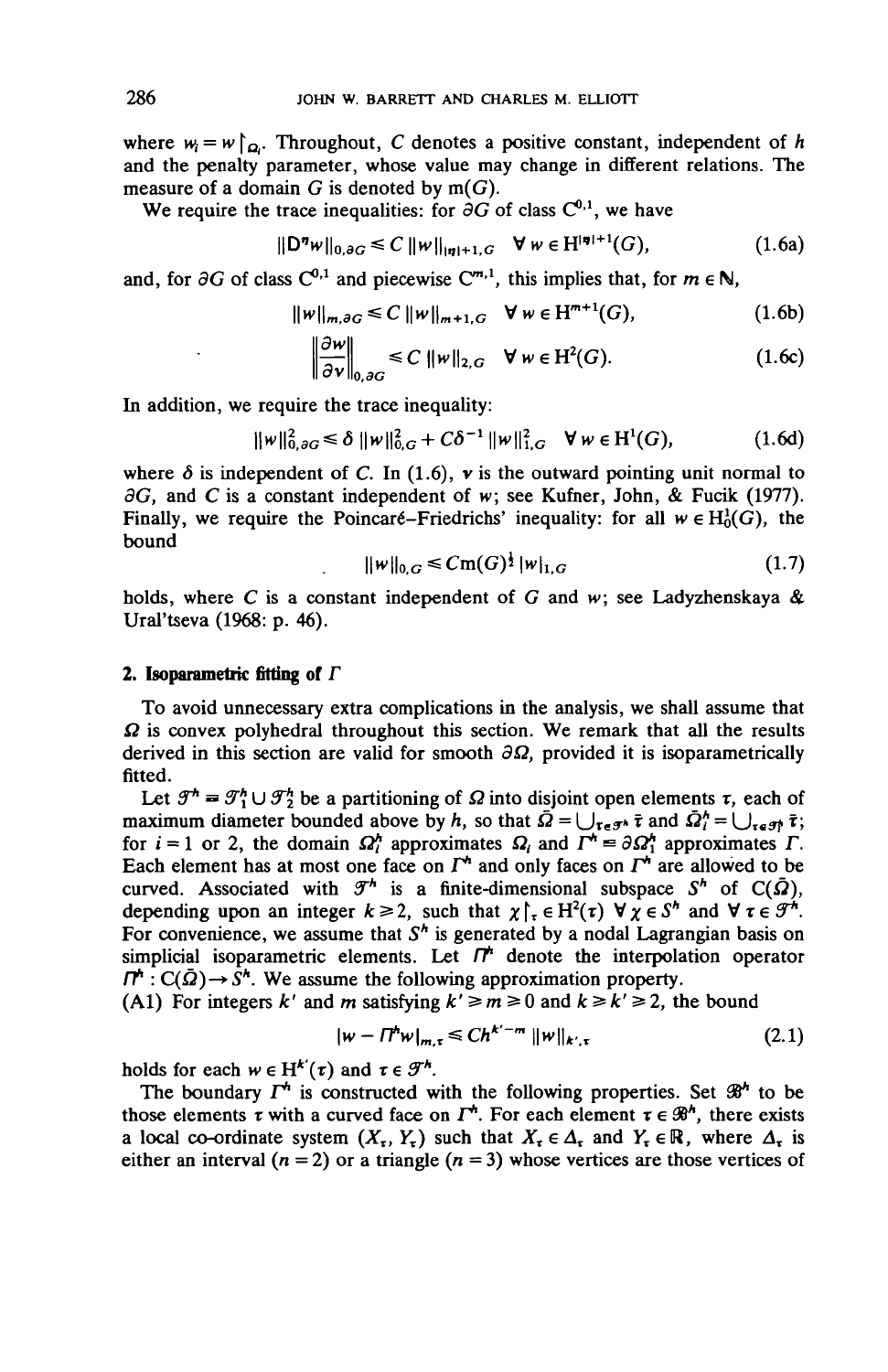*x* lying on  $\Gamma^*$ . The curved face  $\Gamma^*$  is defined by the surface  ${Y_t = \psi^h_t(X_t)}$ ,  $X_t \in \Delta_t$ , where  $\psi_t^h$  vanishes at the vertices lying on  $\Gamma_t^h$ . The surface  $\Gamma$  is locally described by  $Y_r = \psi_r(X_r)$ , where  $\psi_r$  agrees with  $\psi_r^h$  at all nodes lying on  $\Gamma_r^h$ . We denote this section of  $\overrightarrow{I}$  by  $\overrightarrow{I}$ . We make the following assumption on the boundary approximation:

$$
||\psi_{\tau} - \psi_{\tau}^{h}||_{0,\infty,\Delta_{\tau}} \leq C h^{k}.
$$
 (2.2)

The assumptions (A1) and (A2) can be satisfied by a  $(k - 1)$ -regular family of simplicial Lagrangian isoparametric elements as introduced by Ciarlet & Raviart (1972). We make the following regularity assumptions on the data:

(R1)  $f_i \in H^k(\Omega_i)$ , where  $f_i = f \overline{a_i}$ .

(R2) The function  $\sigma_i$  is the restriction to  $\Omega_i$  of  $\tilde{\sigma}_i$ , where  $\tilde{\sigma}_i \in C(\tilde{\Omega}_i)$ ,  $\sigma_M \geq$  $\tilde{\sigma}_i(x) \ge \sigma_L > 0$ , and  $\Omega_i^h \subset \tilde{\Omega}_i$  for all  $h < h_0$ , with  $\partial \tilde{\Omega}_i$  smooth.

(R3) The functions  $\tilde{\sigma}_i$  and c and the surface  $\Gamma$  are sufficiently smooth, and

$$
||u||_{\tilde{H}^{k+2}(\Omega)} \leq C ||f||_{\tilde{H}^k(\Omega)}.
$$

In order to define the isoparametric finite element approximation to (1.3), it is convenient to use the notation

$$
\tilde{A}_i w \equiv -\nabla \cdot (\tilde{\sigma}_i \nabla w) + c w \quad (i = 1, 2), \tag{2.3}
$$

$$
\tilde{a}_i^h(w, v) \equiv (\tilde{\sigma}_i \nabla w, \nabla v)_{\Omega_i^h} + (cw, v)_{\Omega_i^h} = (\tilde{A}_i w, v)_{\Omega_i^h} + \left\langle \tilde{\sigma}_i \frac{\partial w}{\partial v_i^h}, v \right\rangle_{\partial \Omega_i^h}, \quad (2.4)
$$

where  $v_i^h$  is the outward pointing unit normal to  $\partial \Omega_i^h$ , and

$$
\tilde{\ell}_i^h(v) = (\tilde{f}_i, v)_{\Omega_i^h},\tag{2.5}
$$

where  $\tilde{f}_i = \tilde{A}_i \tilde{u}_i$  and  $\tilde{u}_i = E_i u_i$ ; here  $E_i$  is an extension operator  $E_i : H^s(\Omega_i) \to$  $H^{s}(\tilde{\Omega}_{i})$  such that, for all integers  $s \ge 1$ ,

$$
E_i w = w \quad \text{on } \Omega_i \qquad \forall \ w \in H^s(\Omega_i). \tag{2.6a}
$$

$$
\|\mathbf{E}_{\mathbf{W}}\|_{\mathbf{s},\,\tilde{\mathbf{\Omega}}_{l}} \leq C \, \|\mathbf{w}\|_{\mathbf{s},\,\mathbf{\Omega}_{l}} \qquad \qquad (\text{2.6b})
$$

Clearly,

$$
\tilde{f}_i = \tilde{A}_i \tilde{u}_i = A u_i = f \quad \text{on } \Omega_i,\tag{2.7a}
$$

$$
\|\tilde{f}_i\|_{k,\,\Omega_i^{\boldsymbol{\mu}}} = \|\tilde{A}_i\tilde{u}_i\|_{k,\,\Omega_i^{\boldsymbol{\mu}}} \leq C \,\|\tilde{u}_i\|_{k+2,\,\Omega_i} \leq C \,\|u_i\|_{k+2,\,\Omega_i}.\tag{2.7b}
$$

*Remark* 2.1. Since  $\Omega_i^h \subseteq \tilde{\Omega}_i$   $\forall h < h_0$ , it follows from the proof of the trace theorem in Necas (1967: p. 15) and Lemma 2.1 in Barrett & Elliott (1985) that the constants C in (1.6) are independent of h when G replaced by  $\Omega_i^h$ .

Let  $u^h \in S_0^h = S^h \cap H_0^1(\Omega)$  be the finite-element approximation to *u* defined by

$$
\sum_{i=1}^{2} \bar{a}_{i}^{h}(u^{h}, \chi) = \sum_{i=1}^{2} \bar{\ell}_{i}^{h}(\chi) \quad \forall \chi \in S_{0}^{h}.
$$
 (2.8)

We wish to prove the following error bounds.

THEOREM 2.1 *Let the assumptions* (Al), (A2), (Rl), (R2), *and* (R3) *hold. It*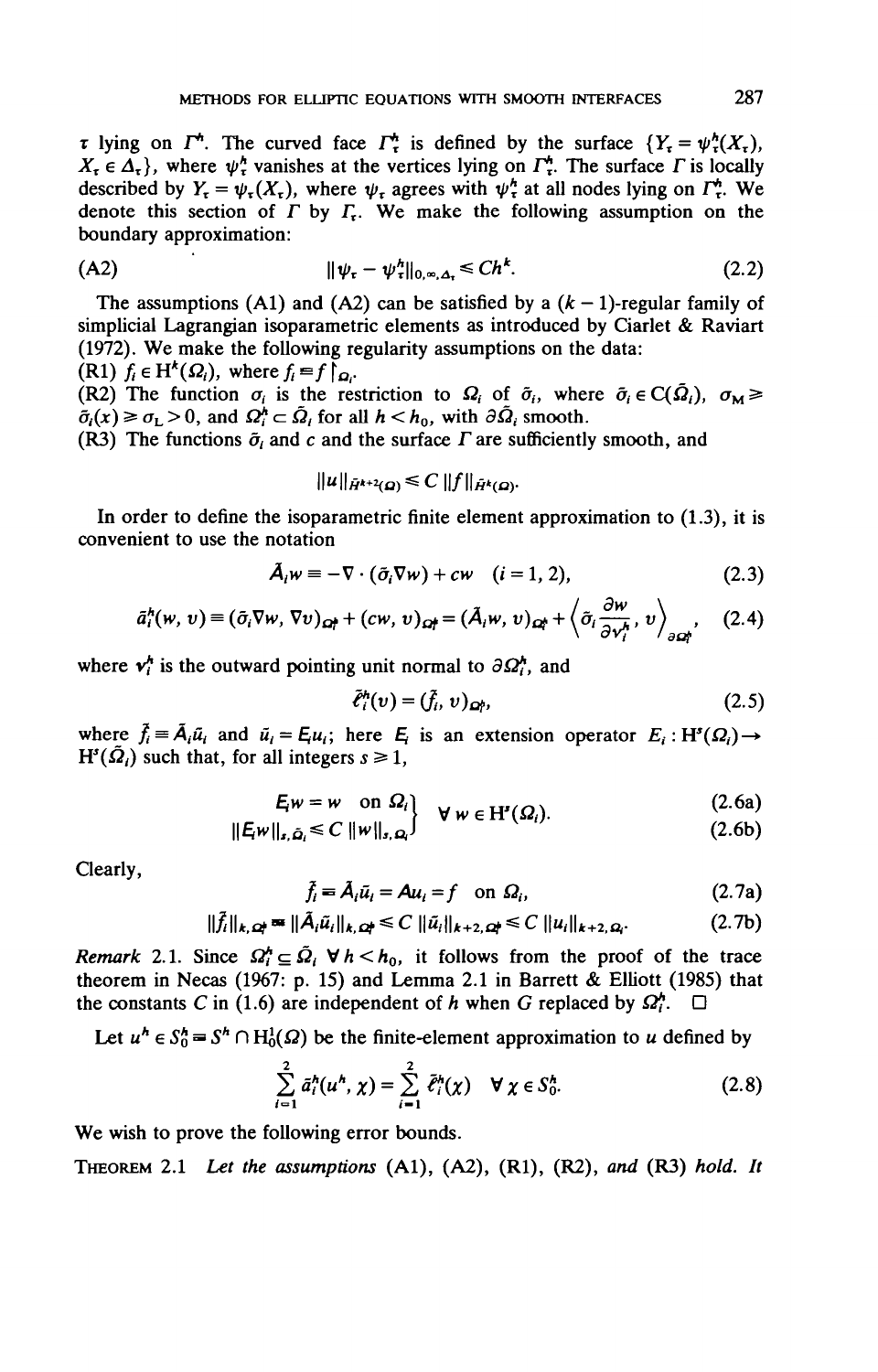*follows that*

$$
\sum_{i=1}^{2} (||\tilde{u}_i - u^h||_{0,\Omega_i^k}^2 + h^2 ||\tilde{u}_i - u^h||_{1,\Omega_i^k}^2)^{\frac{1}{2}} \le Ch^k ||\tilde{u}||_{\tilde{H}^{k+2}(\Omega)}
$$

*where*  $\tilde{u}_i = Eu_i$ .

*Remark* 2.2. Note that  $u^h$  depends on the extensions  $\tilde{\sigma}_i$  and  $\tilde{f}_i$ . In practical computations, numerical quadrature rules depending only on evaluation of integrands on  $\mathbf{\Omega}_i$  are used. For simplicity, we do not analyse the effect of numerical integration here, but remark that the error bounds of Theorem 2.1 remain true when standard isoparametric numerical integration is used; see Nedoma (1979) and Barrett & Elliott (1985). In addition, the analysis of Nedoma (1979) can be easily incorporated to show that the result remains true if *9Q* is smooth and is isoparametrically approximated.  $\Box$ 

The following perturbation lemmas are crucial for the determination of the error bounds.

LEMMA 2.1 *Ut* (A2), (Rl), (R2), *and* (R3) *hold. It follows that*

$$
\left\|\tilde{\sigma}_1 \frac{\partial \tilde{u}_1}{\partial \mathbf{v}^h} - \tilde{\sigma}_2 \frac{\partial \tilde{u}_2}{\partial \mathbf{v}^h}\right\|_{0,\Gamma^*} \leq \begin{cases} Ch^{\frac{1}{2}k} \left\|u\right\|_{\tilde{H}^2(\Omega)}, & (2.9a) \\ Ch^{k-1} \left\|u\right\|_{\tilde{H}^k(\Omega)}, & (2.9b) \end{cases}
$$

*where*  $\tilde{u}_i = E_i u_i$  and  $\mathbf{v}^h$  is the unit normal to  $\Gamma^h$  pointing into  $\Omega_2^h$ .

*Proof,* (i) First note that

$$
\mathbf{v} = \begin{bmatrix} -\nabla \psi \\ 1 \end{bmatrix} \mathbf{J} \quad \text{and} \quad \mathbf{v}^h = \begin{bmatrix} -\nabla \psi^h \\ 1 \end{bmatrix} \mathbf{J}^h,
$$

where  $J = (1 + |\nabla \psi|^2)^{-\frac{1}{2}}$ ,  $J^h = (1 + |\nabla \psi^h|^2)^{-\frac{1}{2}}$ , and  $dX = J ds = J^h ds^h$ .

For notational convenience, the subscript  $\tau$  has been suppressed in the above. It follows from the construction of  $\Gamma^*$  that (see Barrett & Elliott, 1985)

$$
||J-Jh||0,\infty,\Delta_{\tau}} \le Chk, \qquad ||\mathbf{v}-\mathbf{v}^h||_{0,\infty,\Delta_{\tau}} \le Chk-1 \qquad (2.10a,b)
$$

where the constants C depend on derivatives of  $\psi$ , which are independent of h. Adopting the notation

$$
\bar{u}_i(\Gamma^{\mathbf{t}}) = \bar{u}_i(X, \psi^{\mathbf{h}}(X)), \qquad u_i(\Gamma) = u_i(X, \psi(X)),
$$

etc., we have, for each element face  $\Gamma_{\tau}^{h}$  ( $\tau \in \mathcal{B}^{h}$ ), that

$$
\left\|\tilde{\sigma}_{1} \frac{\partial \tilde{u}_{1}}{\partial v^{h}} - \tilde{\sigma}_{2} \frac{\partial \tilde{u}_{2}}{\partial v^{h}}\right\|_{0, \Gamma_{\tau}^{*}}^{2}
$$
\n
$$
= \int_{\Delta_{\tau}} [\tilde{\sigma}_{1}(I^{*}) \nabla \tilde{u}_{1}(I^{*}) \cdot v^{h} - \tilde{\sigma}_{2}(I^{*}) \nabla \tilde{u}_{2}(I^{*}) \cdot v^{h}]^{2} (J^{h})^{-1} \, \mathrm{d}X
$$
\n
$$
\leq \sum_{i=1}^{2} \int_{\Delta_{\tau}} [\tilde{\sigma}_{i}(I^{*}) \nabla \tilde{u}_{i}(I^{*}) \cdot v^{h} - \sigma_{i}(I) \nabla u_{i}(I) \cdot v]^{2} (J^{h})^{-1} \, \mathrm{d}X
$$

where the interface condition  $\sigma_1(\Gamma)\nabla u_1 \cdot \mathbf{v} - \sigma_2(\Gamma)\nabla u_2 \cdot \mathbf{v} = 0$  has been used. It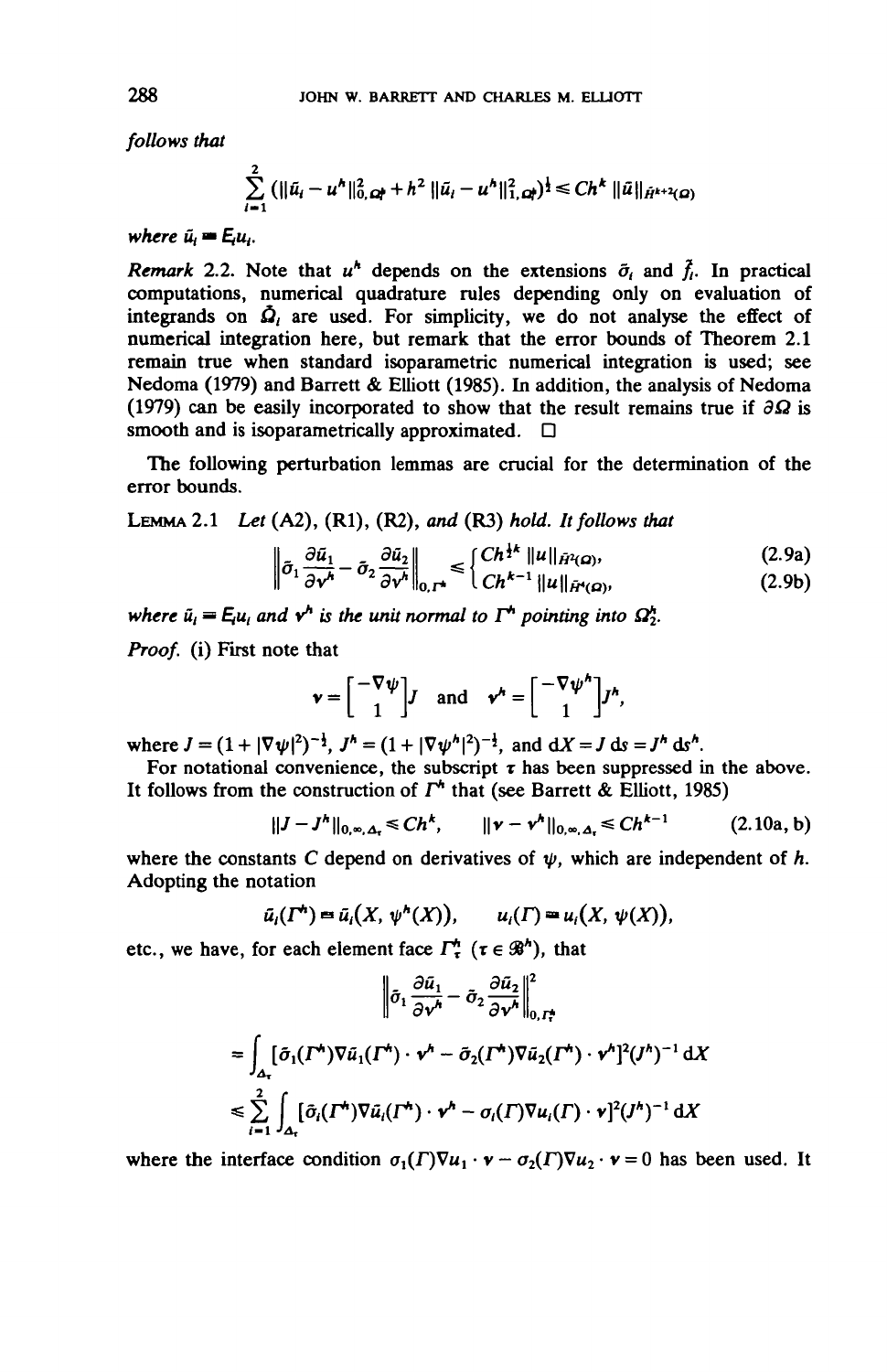follows that

$$
\begin{split}\n\left\|\tilde{\sigma}_{1} \frac{\partial \tilde{u}_{1}}{\partial v^{h}} - \tilde{\sigma}_{2} \frac{\partial \tilde{u}_{2}}{\partial v^{h}}\right\|_{0, \frac{1}{\epsilon_{1}}}^{2} &\leqslant \\
2 \sum_{i=1}^{2} \int_{\Delta_{\tau}} \left\{ \left[\tilde{\sigma}_{i}(\Gamma^{h}) \nabla \tilde{u}_{i}(\Gamma^{h}) - \sigma_{i}(\Gamma) \nabla u_{i}(\Gamma) \cdot v^{h} + \sigma_{i}(\Gamma) \nabla u_{i}(\Gamma) \cdot (v^{h} - v) \right]^{2} \frac{dX}{J^{h}} \\
&\leqslant 4 \sum_{i=1}^{2} \int_{\Delta_{\tau}} \left[ \left( \int_{\psi(X)}^{\psi^{h}(X)} \frac{\partial}{\partial Y} (\tilde{\sigma}_{i} \nabla \tilde{u}_{i}) \cdot v^{h} \, dY \right)^{2} + \left[ \sigma_{i}(\Gamma) \nabla u_{i}(\Gamma) \cdot (v^{h} - v) \right]^{2} \right] \frac{dX}{J^{h}} \qquad (2.11) \\
&\leqslant 4 \sum_{i=1}^{2} \left[ \| (J^{h})^{-1} (\psi - \psi^{h}) \|_{0, \infty, \Delta_{\tau}} \int_{\Delta_{\tau}} \int_{\psi(X)}^{\psi^{h}(X)} \left( \frac{\partial}{\partial Y} (\tilde{\sigma}_{i} \nabla \tilde{u}_{i}) \cdot v^{h} \right)^{2} \, dX \, dY \right. \\
&\qquad \qquad + \| J(J^{h})^{-1} \|_{0, \infty, \Delta_{\tau}} \left\| v - v^{h} \|_{0, \infty, \Delta_{\tau}}^{2} \int_{\Delta_{\tau}} |\sigma_{i}(\Gamma) \nabla u_{i}(\Gamma)|^{2} J^{-1} \, dX \right].\n\end{split}
$$

Applying (A2) and the bound (2.10b), summing over all  $\tau \in \mathcal{B}^h$ , and applying the trace inequality (1.6a), we obtain

$$
\left\|\tilde{\sigma}_1\frac{\partial \tilde{u}_1}{\partial \mathbf{v}^h}-\tilde{\sigma}_2\frac{\partial \tilde{u}_2}{\partial \mathbf{v}^h}\right\|_{0,\Gamma^*}^2\leq Ch^k\sum_{i=1}^2\|\tilde{u}_i\|_{2,\tilde{\mathbf{\Omega}}_i}^2+Ch^{2(k-1)}\sum_{i=1}^2\|u_i\|_{2,\mathbf{\Omega}}^2.
$$

The desired result (2.9a) then follows from (2.6b).

Returning to (2.11), we have that this can be bounded by

$$
C\sum_{i=1}^2 m(\Delta_{\tau})(\|\psi-\psi^h\|_{0,\infty,\Delta_{\tau}}^2\|\tilde{u}_i\|_{2,\infty,\tilde{\Omega}_i}^2+\|\mathbf{v}-\mathbf{v}^h\|_{0,\infty,\Delta_{\tau}}^2\|u_i\|_{1,\infty,\Omega_i}^2).
$$

Applying (A2) and the bound (2.10b), summing over all  $\tau \in \mathcal{B}^h$ , and noting that  $\sum_{\tau \in \mathcal{R}} m(\Delta_{\tau}) = O(1)$ , the desired result (2.9b) then follows from Sobolev's embedding theorem and  $(2.6b)$ .  $\Box$ 

LEMMA 2.2 *Let* (A2) *hold.* (i) It follows, for all  $w \in H^1(\bar{\Omega}_i)$ , that

$$
\|w\|_{0,\,\Omega\!\!\uparrow\!\!\sim\!\Omega} \leq C(h^k\,|w|_{1,\,\Omega\!\!\uparrow\!\!\sim\!\Omega} + h^{\frac{1}{2}k}\,\|w\|_{0,\,\Gamma^k}),\tag{2.12a}
$$

$$
||w||_{0,\Omega\setminus\Omega^k} \leq C(h^k \, |w|_{1,\Omega\setminus\Omega^k} + h^{\frac{1}{2}k} \, ||w||_{0,\Gamma}).\tag{2.12b}
$$

(ii) If  $w \in H^2(\bar{\Omega}_i)$  and  $w = 0$  on  $\Gamma$ , then

$$
||w||_{0,I^*} \leq C h^k ||w||_{2,\bar{\Omega}_i}.
$$
 (2.13)

*Proof,* (i) The proof of (2.12a) is given in Lemma 3.2 of Barrett and Elliott (1987). The proof of (2.12b) follows in a similar manner.

(ii) The proof of (2.13) is given in Lemma 3.4 of Barrett and Elliott  $(1986)$ .  $\Box$ 

## H 1  **error bound**

Since

$$
\sum_{i=1}^{2} \|\tilde{u}_i - u^h\|_{1,\,\Omega_i^h}^2 \leq 2 \sum_{i=1}^{2} \left( \|\tilde{u}_i - \Pi^h \tilde{u}_i\|_{1,\,\Omega_i^h}^2 + \|\Pi^h \tilde{u}_i - u^h\|_{1,\,\Omega_i^h}^2 \right)
$$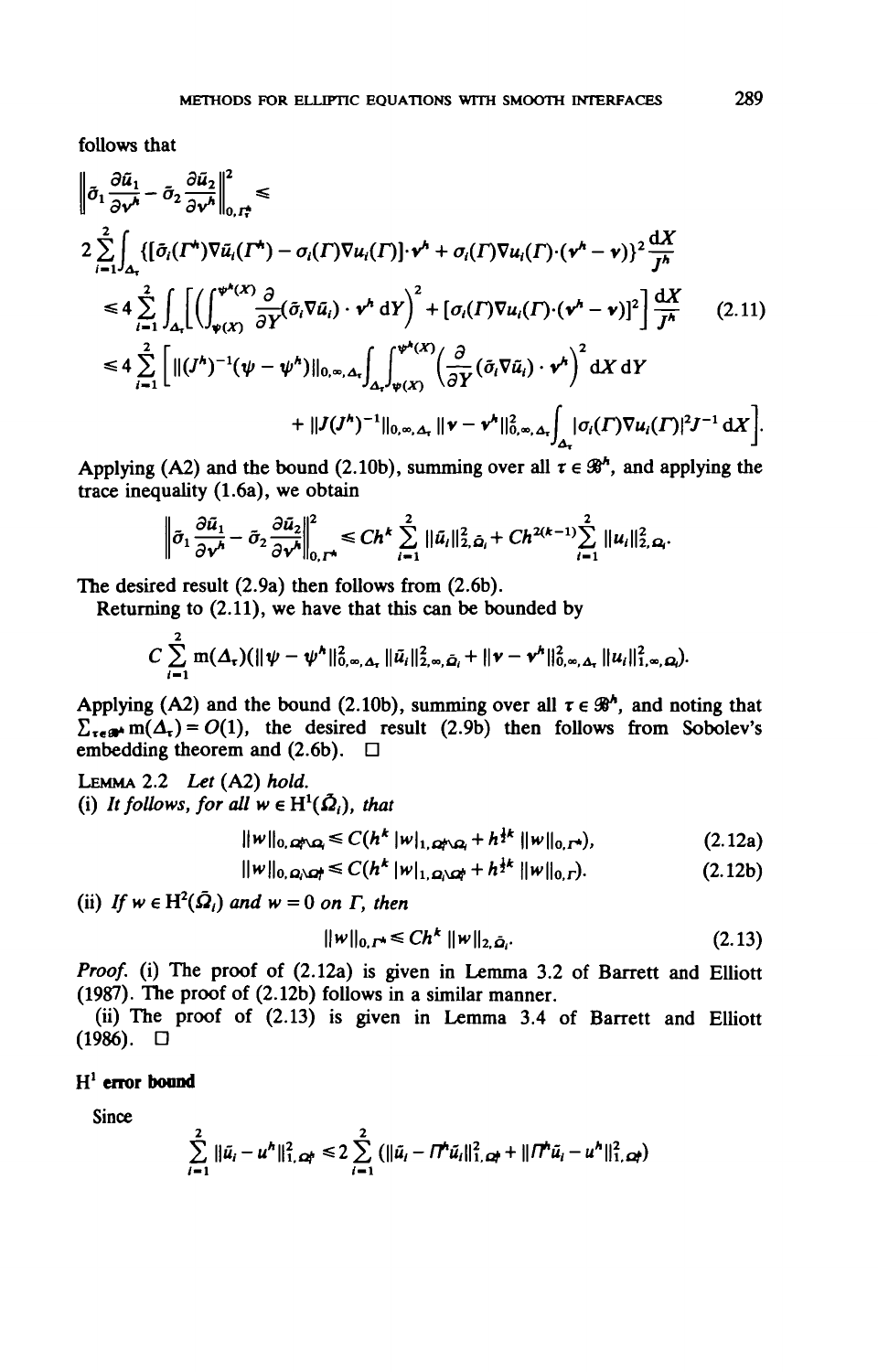and the assumptions (A1) and (R3) hold, it is sufficient to bound the H<sup>1</sup> norm of  $\chi =$  $\pi^n \tilde{u} - u^h \in S_0^h$ , where

$$
(\Pi^h \tilde{u})|_{\Omega^h_l} = \Pi^h \tilde{u}_l \quad (i = 1, 2).
$$

Clearly,

$$
\sum_{i=1}^2 \tilde{a}_i^h(\chi, \chi) = \sum_{i=1}^2 \big[ \tilde{a}_i^h(\tilde{u}_i - \Pi^h \tilde{u}_i, \chi) + \tilde{\ell}_i^h(\chi) - \tilde{a}_i^h(\tilde{u}_i, \chi) \big],
$$

and, using the Poincaré-Friedrichs inequality  $(1.7)$ , we obtain

$$
\| \chi \|_{1,\Omega}^2 \le C \, |\chi|_{1,\Omega}^2 = C \sum_{i=1}^2 |\chi|_{1,\Omega}^2 \le C \sum_{i=1}^2 \bar{a}_i^h(\chi,\chi)
$$
  

$$
\le C \sum_{i=1}^2 \| \bar{a}_i - \Pi^h \bar{a}_i \|_{1,\Omega} \| \chi \|_{1,\Omega} + \left| \sum_{i=1}^2 \left[ \bar{\ell}_i^h(\chi) - \bar{a}_i^h(\bar{a}_i, \chi) \right] \right|. \quad (2.14)
$$

It follows from  $(2.4)$  and  $(2.7a)$  that

$$
\sum_{i=1}^{2} \left[ \tilde{\ell}_{i}^{h}(\chi) - \tilde{a}_{i}^{h}(\tilde{u}_{i}, \chi) \right] = \int_{\Gamma^{h}} \left( \tilde{\sigma}_{1} \frac{\partial \tilde{u}_{1}}{\partial \nu^{h}} - \tilde{\sigma}_{2} \frac{\partial \tilde{u}_{2}}{\partial \nu^{h}} \right) \chi \, \mathrm{d}s^{h}.
$$
 (2.15)

The  $H<sup>1</sup>$  error bound is now a direct consequence of (2.14), (2.15), (A1), (2.9b), and the trace inequality (1.6b).

# L 2  **error bound**

Let

$$
\tilde{e} = \begin{cases} \tilde{u}_1 - u^h & \text{in } \Omega_1^h, \\ \tilde{u}_2 - u^h & \text{in } \Omega_2^h, \end{cases}
$$

and note that  $(5, 1)$ 

$$
\|\tilde{e}\|_{0,\Omega} = \sup_{\eta \in L^2(\Omega)} \frac{(\tilde{e}, \eta)_{\Omega}}{\|\eta\|_{0,\Omega}}.
$$
 (2.16a)

For any  $\eta \in L^2(\Omega)$ , we take  $z = \{z_i\}_{i=1}^2$  to be the unique solution of (1.1) with  $f = \eta$ , so that

$$
||z_i||_{2,\Omega_i} \leq C ||\eta||_{0,\Omega}, \qquad (2.16b)
$$

and we define  $\tilde{z}_i = E_i z_i$ . It follows that

$$
(\tilde{e}, \eta)_{\Omega} = \sum_{i=1}^{2} (\tilde{e}, \tilde{A}_{i}\tilde{z}_{i})_{\Omega_{i}^{h}} + \sum_{i=1}^{2} (\tilde{e}, \eta - \tilde{A}_{i}\tilde{z}_{i})_{\Omega_{i}^{h}\Omega_{i}}
$$
  
\n
$$
= \sum_{i=1}^{2} \tilde{a}_{i}^{h}(\tilde{e}, \tilde{z}_{i}) + \int_{\Gamma_{i}^{h}} (\tilde{\sigma}_{2} \frac{\partial \tilde{z}_{2}}{\partial v^{h}} (\tilde{u}_{2} - u^{h}) - \tilde{\sigma}_{1} \frac{\partial \tilde{z}_{1}}{\partial v^{h}} (\tilde{u}_{1} - u^{h}) ) ds^{h}
$$
  
\n
$$
+ \sum_{i=1}^{2} (\tilde{e}, \eta - \tilde{A}_{i}\tilde{z}_{i})_{\Omega_{i}^{h}\Omega_{i}}
$$
  
\n
$$
= \sum_{i=1}^{2} \tilde{a}_{i}^{h}(\tilde{e}, \tilde{z}_{i} - \Pi_{i}^{h}\tilde{z}_{i}) + \sum_{i=1}^{2} [\tilde{a}_{i}^{h}(\tilde{u}_{i}, \Pi_{i}^{h}\tilde{z}_{i}) - \tilde{e}_{i}^{h}(\Pi_{i}^{h}\tilde{z}_{i}) ]
$$
  
\n
$$
+ \int_{\Gamma_{i}^{h}} (\tilde{\sigma}_{2} \frac{\partial \tilde{z}_{2}}{\partial v^{h}} - \tilde{\sigma}_{1} \frac{\partial \tilde{z}_{1}}{\partial v^{h}}) (\tilde{u}_{1} - u^{h}) ds^{h} + \int_{\Gamma_{i}^{h}} \tilde{\sigma}_{2} \frac{\partial \tilde{z}_{2}}{\partial v^{h}} (\tilde{u}_{2} - \tilde{u}_{1}) ds^{h}
$$
  
\n
$$
+ \sum_{i=1}^{2} (\tilde{e}, \eta - \tilde{A}_{i}\tilde{z}_{i})_{\Omega_{i}^{h}\Omega_{i}} = \sum_{j=1}^{5} I_{j}. \quad (2.17)
$$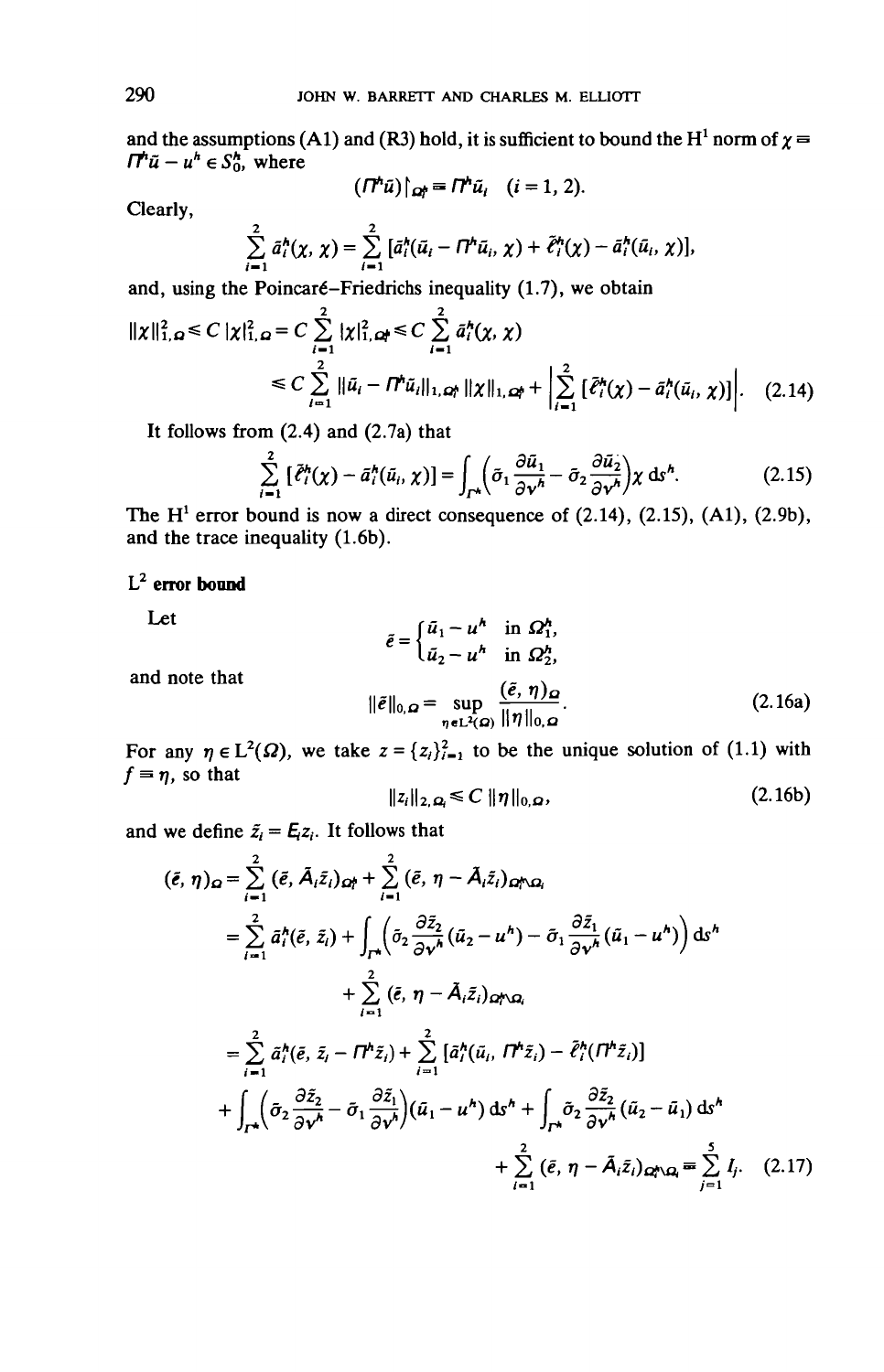We now proceed to bound each of the  $I_i$  in turn and show that, for each  $j$ ,

$$
|I_j| \le Ch^k \|\eta\|_{0,\,\Omega} \|u\|_{\bar{H}^{k+2}(\Omega)}.
$$
 (2.18)

Using the interpolation bound (2.1), the known regularity of  $z_i$ , (2.16b), and the properties of  $\bar{E}_i$ , we have that

$$
|I_{1}| \leq C \sum_{i=1}^{2} ||\tilde{u}_{i} - u^{h}||_{1,\,\Omega_{i}^{h}} ||\tilde{z}_{i} - \Pi^{h}\tilde{z}_{i}||_{1,\,\Omega_{i}^{h}}
$$
  

$$
\leq Ch\left(\sum_{i=1}^{2} ||\tilde{u}_{i} - u^{h}||_{1,\,\Omega_{i}^{h}}\right) ||\eta||_{0,\,\Omega_{i}}
$$

which, together with the  $H^1$  error bound, yields (2.18). Using (1.4), we find that

$$
|I_2| \leq \sum_{i=1}^{\checkmark} |\tilde{a}_i^h(\tilde{u}_i, \Pi^h \tilde{z}_i - \tilde{z}_i) - \tilde{\ell}_i^h(\Pi^h \tilde{z}_i - \tilde{z}_i)|
$$
  
+ 
$$
\sum_{i=1}^2 |\tilde{a}_i^h(\tilde{u}_i, \tilde{z}_i) - a_i(u_i, z_i)| + \sum_{i=1}^2 |\ell_i(z_i) - \tilde{\ell}_i^h(\tilde{z}_i)|
$$
  

$$
\leq \left| \int_{\Gamma^h} (\tilde{\sigma}_1 \frac{\partial \tilde{u}_1}{\partial v^h} - \tilde{\sigma}_2 \frac{\partial \tilde{u}_2}{\partial v^h})(\tilde{z}_1 - \Pi^h \tilde{z}_1) dv^h \right|
$$
  
+ 
$$
\left| \int_{\Gamma^h} \tilde{\sigma}_2 \frac{\partial \tilde{u}_2}{\partial v^h} (\tilde{z}_1 - \Pi^h \tilde{z}_1 + \Pi^h \tilde{z}_2 - \tilde{z}_2) dv^h \right|
$$
  
+ 
$$
\sum_{i=1}^2 \left| \int_{\Omega^h \Omega_i} (\tilde{\sigma}_i \nabla \tilde{u}_i \cdot \nabla \tilde{z}_i + c \tilde{u}_i \tilde{z}_i) dv - \int_{\Omega_i \setminus \Omega_i^h} (\sigma_i \nabla u_i \cdot \nabla z_i + c u_i z_i) dx \right|
$$
  
+ 
$$
\sum_{i=1}^2 \left| \int_{\Omega_i \setminus \Omega_i^h} f z_i dx - \int_{\Omega_i \setminus \Omega_i} \tilde{f} \tilde{z}_i dx \right| = \sum_{i=1}^4 S_i.
$$

From (2.9b), the trace inequality (see (1.6b)), the interpolation error bound, (2.6b), and (2.16b), it follows that

 $|S_1| \leq C h^k \|\eta\|_{0,\Omega} \|u\|_{\tilde{H}^s(\Omega)}.$ 

Noting that  $\mathbf{\Pi}^{\mathbf{h}}\bar{z}_1 = \mathbf{\Pi}^{\mathbf{h}}\bar{z}_2$  on  $\mathbf{\Pi}^{\mathbf{h}}$  and  $\bar{z}_1 - \bar{z}_2 = 0$  on  $\mathbf{\Pi}$ , we have from (2.13), (2.16b), (2.6b), and (1.6c) that

$$
|S_2| \leq Ch^{\kappa} ||\eta||_{0,\Omega} ||u||_{\tilde{H}^2(\Omega)}
$$

Setting w in (2.12a, b) to be, in turn,  $u_i$ ,  $\tilde{u}_i$ ,  $z_i$ ,  $\tilde{z}_i$ , and their first derivatives, and then applying the trace inequality (1.6a), (2.6b), and (2.16b), yields

$$
|S_3| \leq C \sum_{i=1}^{2} \{ ||\bar{u}_i||_{1, \Omega_i \cap \Omega_i} ||\bar{z}_i||_{1, \Omega_i \cap \Omega_i} + ||u_i||_{1, \Omega_i \cap \Omega_i} ||z_i||_{1, \Omega_i \cap \Omega_i} \}
$$
  

$$
\leq Ch^k ||\eta||_{0, \Omega} ||u||_{\tilde{H}^2(\Omega)}.
$$

Setting  $w = z_i$  and  $w = \bar{z}_i$  in (2.12a, b), and using (1.6b), (2.6b), (2.16b), (2.2), (2.7b), and Sobolev's embedding theorem, yields

$$
|S_4| \leq \sum_{i=1}^2 [m(\Omega_i \setminus \Omega_i^{\star})^{\frac{1}{2}} ||z_i||_{0,\Omega_i \setminus \Omega_i^{\star}} + m(\Omega_i^{\star} \setminus \Omega_i)^{\frac{1}{2}} ||\tilde{z}_i||_{0,\Omega_i^{\star} \setminus \Omega_i}] ||f_i||_{0,\infty,\tilde{\Omega}_i}
$$
  

$$
\leq Ch^k ||\eta||_{0,\Omega} \sum_{i=1}^2 ||\tilde{u}_i||_{2,\infty,\tilde{\Omega}_i} \leq Ch^k ||\eta||_{0,\Omega} ||u||_{\tilde{H}^{\star}(\Omega)}.
$$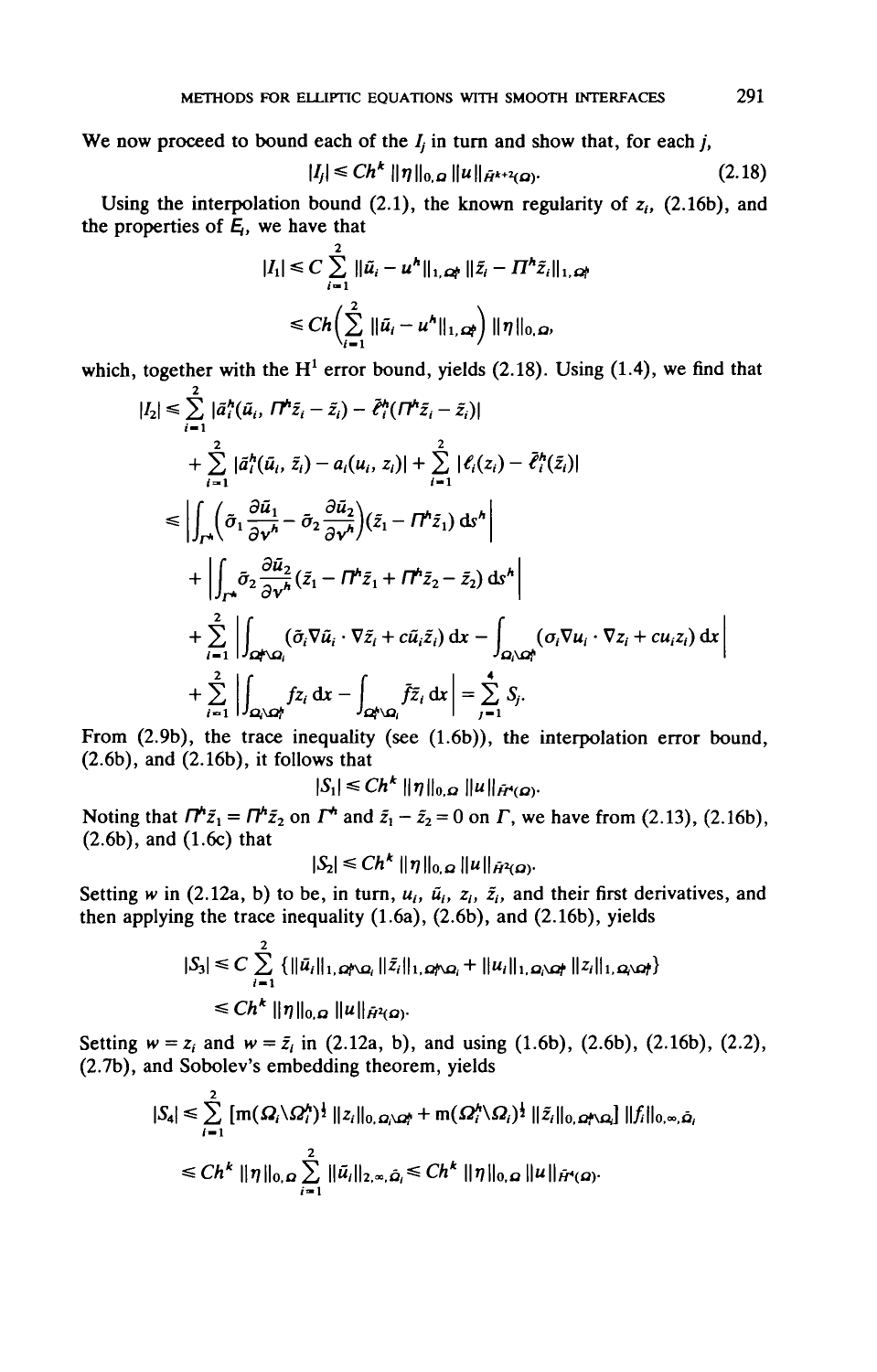Collecting these bounds for the  $S_i$ , we obtain (2.18) for  $I_2$ . Since  $\sigma_1 \frac{\partial z_1}{\partial v} = \sigma_2 \frac{\partial z_2}{\partial v}$  on  $\Gamma$ , we have, from (2.9a), that

 $|I_3| \leq C h^{\frac{1}{2}k} ||z||_{\tilde{H}^2(\Omega)} ||\tilde{u}_1 - u^h||_{0,\Gamma^h}.$ 

Applying  $(2.16b)$ ,  $(1.6a)$ , and the H<sup>1</sup> error bound yields  $(2.18)$ . Since  $\tilde{u}_1 - \tilde{u}_2 = 0$  on  $\Gamma$ , it follows from (2.13) and (1.6c) that

$$
|I_4| \leq C h^k \, ||\tilde{z}_2||_{2,\tilde{\Omega}_2} ||\tilde{u}_2||_{2,\tilde{\Omega}_2},
$$

and again (2.18) holds.

Finally, we have from (2.12a) and (1.6b) that

$$
|I_5| \leq \sum_{i=1}^{2} ||\tilde{e}||_{0,\Omega_i \cap \Omega_i} (||\eta||_{0,\Omega_i \cap \Omega_i} + C ||\tilde{z}_i||_{2,\tilde{\Omega}_i})
$$
  

$$
\leq Ch^{\frac{1}{2}k} \Big( \sum_{i=1}^{2} ||\tilde{u}_i - u^h||_{1,\Omega_i} \Big) ||\eta||_{0,\Omega},
$$

and the  $H^1$  error bound yields (2.18).

The  $L^2$  error bound is an immediate consequence of (2.16a), (2.17), and (2.18).

### 3. A finite-element penalty method

*"In* order to avoid unnecessary extra complications in the analysis, we shall assume, throughout this section, that  $\Omega$  is convex and has a smooth boundary. The smoothness of  $\partial \Omega$  is required in the derivation of negative norm estimates. The analysis given is for a practical piecewise linear finite-element approximation of (1.4) based on a mesh fitted to  $\partial\Omega$  but totally independent of *F*. We remark that the results derived are valid with the mesh either isoparametrically fitted to  $\partial\Omega$  or independent of  $\partial\Omega$ ; in the latter case, the Dirichlet boundary condition is imposed weakly using the boundary penalty method (see Barrett & Elliott, 1986).

The variational form of (1.4) is: find  $u_{1,\varepsilon} \in H^1(\Omega_1)$  and  $u_{2,\varepsilon} \in H^1(\Omega_2) = \{w \in$  $H^1(\Omega_2)$ :  $w = 0$  on  $\partial \Omega$ } such that

$$
\sum_{i=1}^{2} a_i (u_{i,\epsilon}, v_i) + \frac{1}{\epsilon} \langle u_{1,\epsilon} - u_{2,\epsilon}, v_1 - v_2 \rangle_r = \sum_{i=1}^{2} l_i (v_i)
$$
 (3.1)

for all  $v_1 \in H^1(\Omega_1)$  and  $v_2 \in H^1_E(\Omega_2)$ . We now prove that  $u_{i,\epsilon} \to u_i$  as  $\varepsilon \to 0$ .

THEOREM 3.1 *The solutions of* (1.3) *and* (3.1) *satisfy*

$$
\sum_{i=1}^{2} ||u_i - u_{i,\varepsilon}||_{0,\Omega} \leq C\varepsilon ||u||_{\tilde{H}^2(\Omega)}.
$$
 (3.2)

*Proof.* Observe that

$$
\sum_{i=1}^{2} a_i(u_i, v_i) - \left\langle \sigma_1 \frac{\partial u_1}{\partial v}, v_1 \right\rangle_{\Gamma} + \left\langle \sigma_2 \frac{\partial u_2}{\partial v}, v_2 \right\rangle_{\Gamma} = \sum_{i=1}^{2} \ell_i(v_i)
$$
(3.3)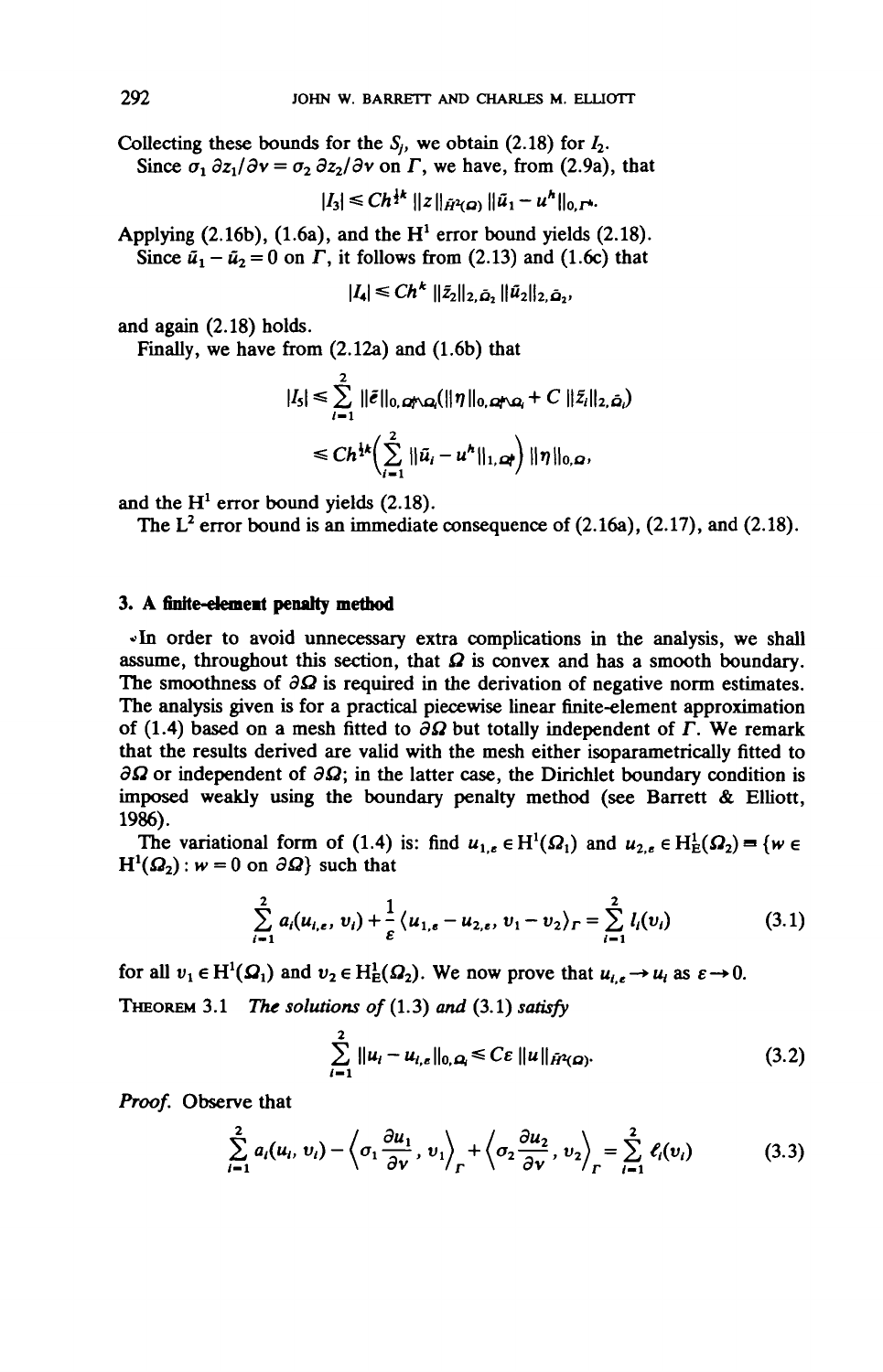for all  $v_1 \in H^1(\Omega_1)$  and  $v_2 \in H^1_E(\Omega_2)$ . Taking  $v_i = u_i - u_{i,\varepsilon}$  in (3.1) and (3.3), we find that, upon subtraction,

$$
\sum_{i=1}^{2} a_{i}(u_{i}-u_{i,\epsilon}, u_{i}-u_{i,\epsilon}) + \varepsilon^{-1} ||(u_{1}-u_{1,\epsilon}) - (u_{2}-u_{2,\epsilon})||_{0,\Gamma}^{2}
$$
\n
$$
= \left\langle \sigma_{1} \frac{\partial u_{1}}{\partial v}, (u_{1}-u_{1,\epsilon}) - (u_{2}-u_{2,\epsilon}) \right\rangle_{\Gamma} , \quad (3.4)
$$

where we have used  $(1.1b)$ . It follows from  $(3.4)$  and the trace inequality  $(1.6c)$ that

$$
||(u_1 - u_{1,\epsilon}) - (u_2 - u_{2,\epsilon})||_{0,\Gamma} \leq C\varepsilon ||u||_{\tilde{H}^2(\Omega)}.
$$
 (3.5)

Set

$$
e^{\epsilon} = e_i^{\epsilon} = u_i - u_{i,\epsilon} \quad \text{in } \Omega_i \quad (i = 1, 2). \tag{3.6}
$$

We wish to bound

$$
||e^{\epsilon}||_{0,\Omega} = \sup_{\eta \in L^{2}(\Omega)} \frac{(e^{\epsilon}, \eta)_{\Omega}}{||\eta||_{0,\Omega}}.
$$
 (3.7)

For each  $\eta$  in  $L^2(\Omega)$ , let z be the unique solution of (1.1) with f replaced by  $\eta$ . It follows from (R3) and elliptic regularity that

$$
||z||_{\tilde{H}^2(\Omega)} \leq C ||\eta||_{0,\Omega} \tag{3.8}
$$

Observe from (3.1) and (3.3) that, if  $v_1 = v_2$  on  $\Gamma$ , then  $\sum_{i=1}^{2} a_i(e_i^e, v_i) = 0$  and, in particular,

$$
0 = \sum_{i=1}^{2} a_i (e_i^e, z_i) = \sum_{i=1}^{2} (A_i z_i, e_i^e)_{\Omega_i} + \left\langle \sigma_1 \frac{\partial z_1}{\partial v}, e_1^e \right\rangle_{\Gamma} - \left\langle \sigma_2 \frac{\partial z_2}{\partial v}, e_2^e \right\rangle_{\Gamma}
$$

$$
= (\eta, e^e)_{\Omega} + \left\langle \sigma_1 \frac{\partial z_1}{\partial v}, e_1^e - e_2^e \right\rangle_{\Gamma}.
$$

It follows from (1.6c) that

$$
(\eta, e^{\epsilon}) \leq C \|z\|_{\tilde{H}^2(\Omega)} \|(u_1 - u_{1,\epsilon}) - (u_2 - u_{2,\epsilon})\|_{0,\Gamma}
$$

and so (3.2) is obtained by noting (3.8) and (3.5).  $\Box$ 

Consider the finite-element approximation of  $(3.1)$ . The domain  $\Omega$  is approximated by a convex polyhedron  $\Omega^k \subset \Omega$ . Let  $\mathcal{F}^h$  be a partitioning of  $\Omega^h$  into disjoint open simplices  $\tau$ , each of maximum diameter bounded above by  $h$ , so that  $\bar{\Omega}^h = \bigcup_{\tau \in \mathcal{F}^h} \bar{\tau}$ . This partitioning is independent of *F*. Each element has at most one face on  $\partial \Omega^h$  and the vertices of this face lie on  $\partial \Omega$ . For  $\partial \Omega$  sufficiently smooth it follows that dist  $(\partial \Omega, \partial \Omega^k) \leq Ch^2$ . We approximate *F* by choosing  $\Gamma^k$ to be the piecewise linear interpolation of  $\Gamma$  that is linear in each element  $\tau \in \mathcal{B} = {\tau \in \mathcal{F}^h : \text{meas} (\bar{\tau} \cap \Gamma) \neq 0 \text{ in } \mathbb{R}^{n-1}}$ , the interpolation points being where *F* crosses either the element sides  $(n = 2)$  or the element edges  $(n = 3)$ . It follows that  $\bar{\Omega}^h = \bar{\Omega}_1^h \cup \bar{\Omega}_2^h$  where  $\partial \Omega_1^h = \Gamma^h$  and  $\partial \Omega_2^h = \Gamma^h \cup \partial \Omega^h$ . Further, there exist local coordinate systems  $(X_{\tau}, Y_{\tau})$  such that  $X_{\tau} \in \Delta_{\tau}$ ,  $Y_{\tau} \in \mathbb{R}$ ,  $\Delta_{\tau}$  is either an interval  $(n = 2)$  or a triangle  $(n = 3)$ , and  $\overrightarrow{I}$  and  $\overrightarrow{I}$  are as described by  $Y_{\tau} = \psi_{\tau}^{h}(X_{\tau})$  and  $Y_{\tau} = \psi_{\tau}(X_{\tau})$ . It follows, by the construction of  $\Gamma^{h}$  and the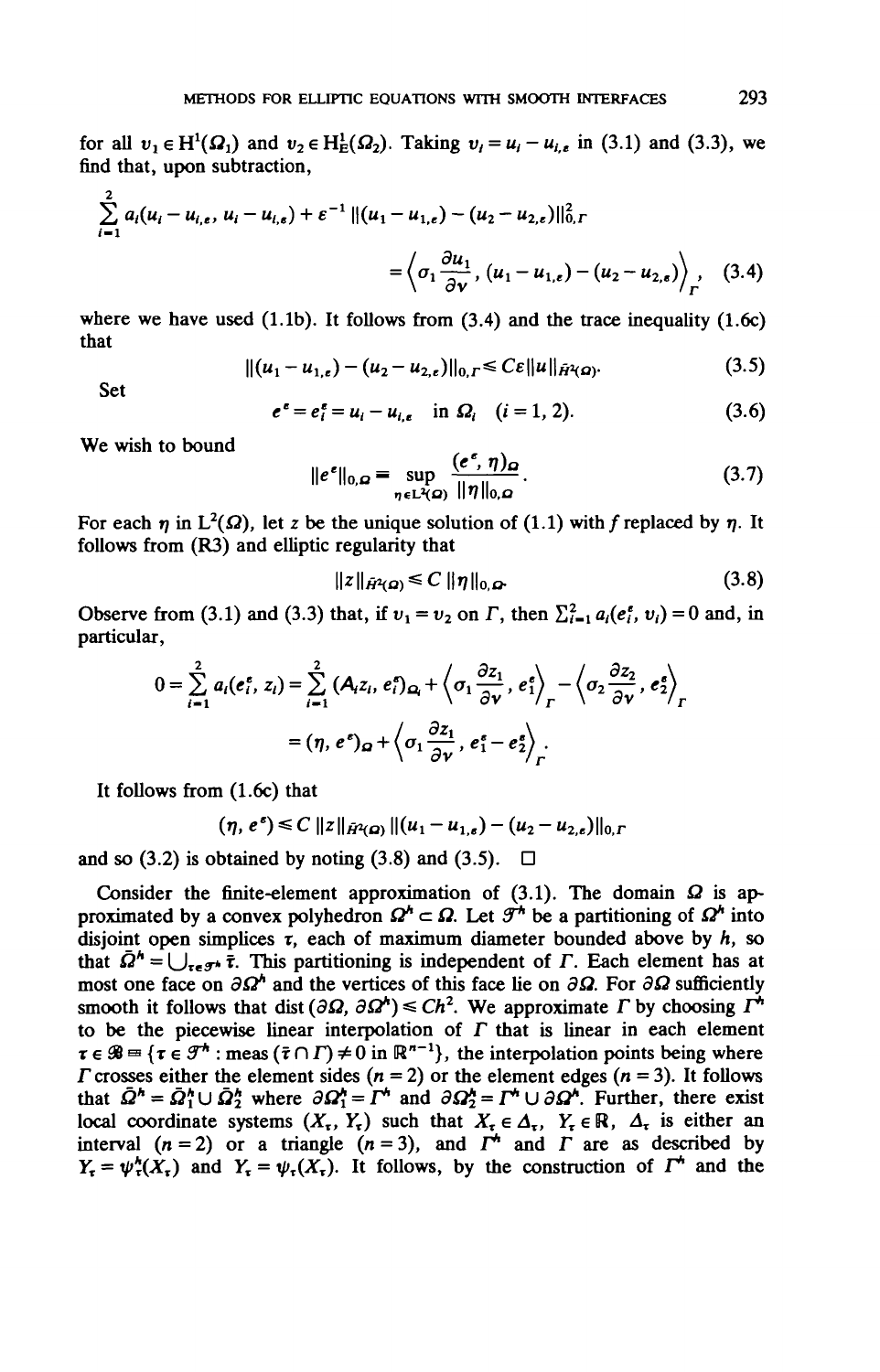smoothness of  $\psi_{\tau}$ , that

$$
\|\psi_{\tau} - \psi_{\tau}^{h}\|_{0,\infty,\Delta_{\tau}} \leq C h^{2}.
$$
 (3.9)

Defining

$$
\mathcal{F}_i^h \equiv \{ \tau \in \mathcal{F}^h : \tau \cap \Omega_i^h \neq \varnothing \},\tag{3.10a}
$$

we have that

$$
\bar{\Omega}_i^h \subseteq \bar{D}_i^h = \bigcup_{\tau \in \mathcal{F}_i^h} \bar{\tau}.\tag{3.10b}
$$

It is convenient to introduce smooth domains  $\tilde{Q}_i$  such that

$$
\Omega_i \subseteq \tilde{\Omega}_i \quad \text{and} \quad D_i^h \subseteq \tilde{\Omega}_i \quad \forall \ h < h_0.
$$

Once again, the constants C are independent of  $h$  for the trace inequalities (1.6) with  $G = \Omega^h$ .

Associated with each  $\mathcal{T}_i^h$  is the space  $S_i^h \subset C(\bar{D}_i^h)$  whose functions are linear on each element  $\tau \in \mathcal{F}_i^h$ . Denoting by  $\Pi_i^h: C(\bar{D}_i^h) \to S_i^h$  the interpolation operator that interpolates values at the vertices of elements we have that, for  $m = 0$  and  $m = 1$ , and for each  $\tau \in \mathcal{F}_i^h$  and  $p \in [2, \infty]$ ,

$$
|w - \Pi_{i}^{h} w|_{m, p, \tau} \le C h^{2-m} |w|_{2, p, \tau} \quad \forall \ w \in W^{2, p}(\tau). \tag{3.11}
$$

Our finite-element penalty method for approximating the solution of (1.1) is: find  $u_{1,\epsilon}^h \in S_1^h$  and  $u_{2,\epsilon}^h \in S_2^h(0) = \{ \chi \in S_2^h : \chi = 0 \text{ on } \partial \Omega^h \}$  such that

$$
\sum_{i=1}^{2} a_{i}^{h}(u_{i,\varepsilon}^{h}, \chi_{i}) + \frac{1}{\varepsilon} \langle u_{1,\varepsilon}^{h} - u_{2,\varepsilon}^{h}, \chi_{1} - \chi_{2} \rangle_{\Gamma^{h}} = \sum_{i=1}^{2} \ell_{i}^{h}(\chi_{i})
$$
(3.12)

for all  $\chi_1 \in S_1^h$  and  $\chi_2 \in S_2^h(0)$ . Here,

$$
a_i^h(\bullet,\bullet)\equiv(\tilde{\sigma}_i\nabla\bullet,\nabla\bullet)_i^h+(c\bullet,\bullet)_i^h,\qquad \ell_i^h(\bullet)\equiv(\tilde{f}_i,\bullet)_i^h,
$$

where  $(\cdot, \cdot)^h$  approximates  $(\cdot, \cdot)_{\Omega^h}$ . In particular, we use a quadrature rule for linear finite elements on unfitted meshes, which is defined in Barrett  $\&$  Elliott (1985). This rule only uses evaluations of the data  $\{\sigma_i, f_i, c\}$  on  $\overline{\Omega}_i$ , and, in the analysis that follows, it is convenient to take  $\tilde{f}_i = \tilde{A}_i \tilde{u}_i$  as in (2.3) and (2.7). Further, for all  $\chi \in S_i^h$ , we have

$$
|\tilde{a}_l^h(w^h, \chi) - a_l^h(w^h, \chi)|
$$
  
\n
$$
\leq Ch(h ||w||_{2, \Omega^h} + ||w - w^h||_{1, \Omega^h}) ||\chi||_{1, \Omega^h} \quad \forall w^h \in S_l^h \quad \forall w \in H^2(\tilde{\Omega}_l), \quad (3.13a)
$$
  
\n
$$
a_l^h(\chi, \chi) \geq C |\chi|_{1, \Omega^h}^2, \qquad |c_l^h(\chi) - \tilde{c}_l^h(\chi)| \leq Ch^2 ||\tilde{f}_l||_{2, \Omega^h} ||\chi||_{1, \Omega^h}. \quad (3.13b, c)
$$

LEMMA 3.1 *For all*  $w_1 \in H^1(\Omega_1^h)$  and  $w_2 \in H^1_E(\Omega_2^h) = \{w \in H^1(\Omega_2^h) : w = 0$  on *we have the generalized Friedrichs' inequality:*

$$
\sum_{i=1}^{2} ||w_i||_{0,\Omega_i}^2 \leq C \Big( \sum_{i=1}^{2} |w_i|_{1,\Omega_i}^2 + ||w_1 - w_2||_{0,\Gamma^*}^2 \Big), \qquad (3.14)
$$

*where C is independent of w<sub>i</sub> and h.*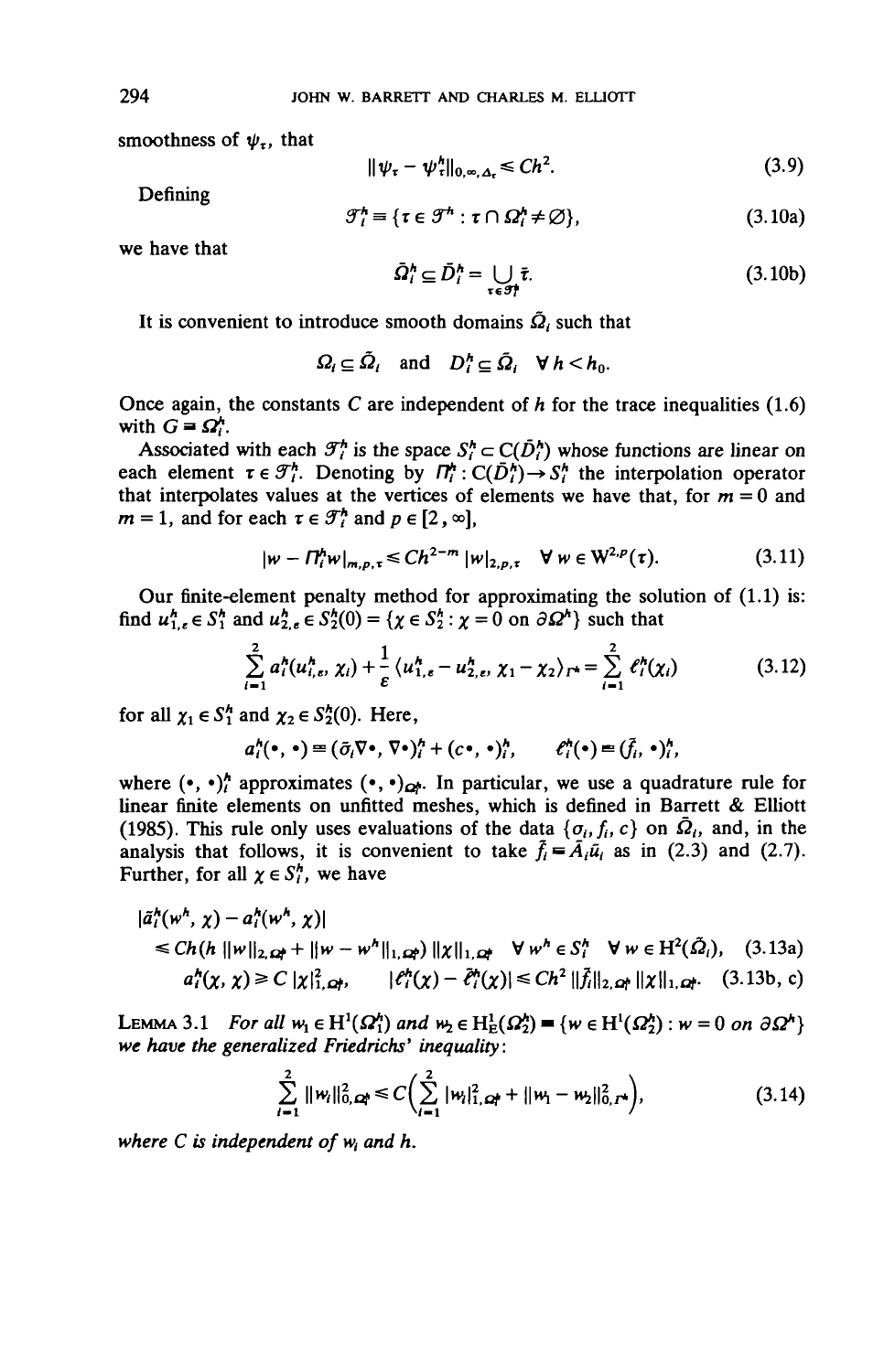*Proof.* From the proof of Friedrichs' inequality given in Rektorys (1977: Chs 18 & 30), we have that there exists a constant C, independent of  $w_1$  and  $h$ , such that

$$
||w_1||_{0,\Omega_1^{\mathsf{A}}}^2 \leq C(|w_1|_{1,\Omega_1^{\mathsf{A}}}^2 + ||w_1||_{0,\Gamma^{\mathsf{A}}}^2) \quad \forall w_1 \in \mathrm{H}^1(\Omega_1^{\mathsf{A}}).
$$

From the trace theorem (1.6b), it follows that

$$
||w_1||_{0,\Gamma^*} \le ||w_1 - w_2||_{0,\Gamma^*} + ||w_2||_{0,\Gamma^*} \le ||w_1 - w_2||_{0,\Gamma^*} + C ||w_2||_{1,\Omega^k}
$$

Therefore, the result (3.14) follows if

$$
\|\mathbf{w}_2\|_{0,\Omega_2^k}\leq C\|\mathbf{w}_2\|_{1,\Omega_2^k}\quad\forall\,\mathbf{w}_2\in\mathrm{H}_{\mathrm{E}}^1(\Omega_2^k),
$$

with C independent of h and  $w_2$ . This result follows by introducing  $\hat{Q}_2^h = Q\backslash \bar{Q}_1^h$ , and by extending  $w_2$  from  $\Omega_2^k$  to  $\hat{\Omega}_2^k$  by setting  $w_2$  to be zero on  $\hat{\Omega}_2^k \setminus \Omega_2^k$ . Then, from Rektorys (1977), it follows that

$$
\|\mathbf{w}_2\|_{0,\hat{\Omega}_2^k}\leq C\|\mathbf{w}_2\|_{1,\hat{\Omega}_2^k},
$$

where *C* depends only on  $\partial \Omega$  and the area of  $\hat{\Omega}_2^h$ , and is hence independent of *h.* □

LEMMA 3.2 *The following error bound holds:*

$$
\varepsilon^{-1} \left\| (\tilde{u}_1 - u_{1,\varepsilon}^h) - (\tilde{u}_2 - u_{2,\varepsilon}^h) \right\|_{0,\Gamma^h}^2 + \sum_{i=1}^2 \|\tilde{u}_i - u_{i,\varepsilon}^h\|_{1,\Omega_i^h}^2
$$
  
\$\leq C(h^2 + \varepsilon^{-1}h^4 + \varepsilon) \|u\|\_{H^4(\Omega)}^2\$, (3.15)

where  $\bar{u}_i = E_i u_i$ .

Proof. Clearly the inequality

$$
\frac{1}{2}\varepsilon^{-1} \left\| (\tilde{u}_1 - u_{1,\varepsilon}^h) - (\tilde{u}_2 - u_{2,\varepsilon}^h) \right\|_{0,\Gamma^h}^2 + \frac{1}{2} \sum_{i=1}^2 \|\tilde{u}_i - u_{i,\varepsilon}^h\|_{1,\Omega^h}^2
$$
\n
$$
\leq \varepsilon^{-1} \left\| (\tilde{u}_1 - \Pi_1^h \tilde{u}_1) - (\tilde{u}_2 - \Pi_2^h \tilde{u}_2) \right\|_{0,\Gamma^h}^2 + \sum_{i=1}^2 \|\tilde{u}_i - \Pi_i^h \tilde{u}_i\|_{1,\Omega^h}^2
$$
\n
$$
+ \varepsilon^{-1} \left\| \chi_1 - \chi_2 \right\|_{0,\Gamma^h}^2 + \sum_{i=1}^2 \|\chi_i\|_{1,\Omega^h}^2 \quad (3.16)
$$

holds, where  $\chi_i = u_{i,\epsilon}^h - \Pi_i^h \tilde{u}_i$ . Since, for all  $w_i \in H^1(\Omega_i^h)$ , we have

$$
|w_i|^2_{1,\Omega_i^h} \leq C\tilde{a}_i^h(w_i, w_i) \tag{3.17}
$$

and the Friedrichs' inequality (3.14), it follows that

$$
\varepsilon^{-1} \|\chi_1 - \chi_2\|_{0,\Gamma^*}^2 + \sum_{i=1}^2 \|\chi_i\|_{i,\Omega_i^*}^2 \leq C \Big( \varepsilon^{-1} \|\chi_1 - \chi_2\|_{0,\Gamma^*}^2 + \sum_{i=1}^2 \tilde{a}_i^h(\chi_i, \chi_i) \Big). \quad (3.18)
$$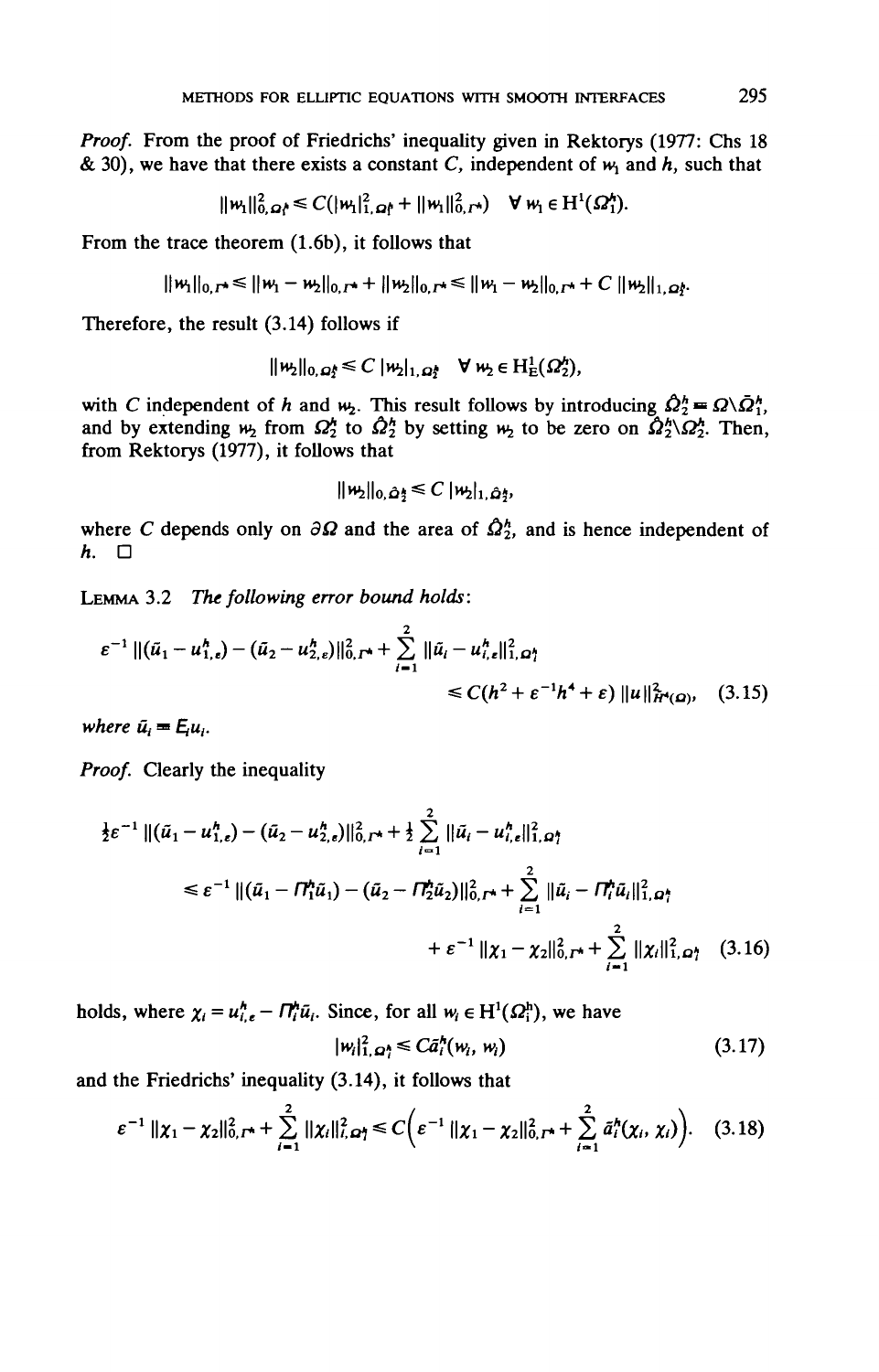We note that

$$
\|\tilde{u}_i - \Pi_i^h \tilde{u}_i\|_{0,\Gamma^*} \leq C \|\tilde{u}_i - \Pi_i^h \tilde{u}_i\|_{0,\infty,\Gamma^*} \leq C \|\tilde{u}_i - \Pi_i^h \tilde{u}_i\|_{0,\infty,\Omega_1^*}
$$
  

$$
\leq C h^2 \|\tilde{u}_i\|_{2,\infty,\Omega_1^*} \leq C h^2 \|\tilde{u}_i\|_{4,\Omega_1^*} \leq C h^2 \|\tilde{u}_i\|_{4,\Omega_2}, \quad (3.19)
$$

where we have used  $(3.11)$ ,  $(3.10b)$ , and  $(2.6)$ . Observe that, using  $(3.12)$ ,

$$
\varepsilon^{-1} || \chi_1 - \chi_2 ||_{0,\Gamma^*}^2 + \sum_{i=1}^2 \tilde{a}_i^h(\chi_i, \chi_i) = \varepsilon^{-1} \langle \Pi_2^h \tilde{u}_2 - \Pi_1^h \tilde{u}_1, \chi_1 - \chi_2 \rangle_{\Gamma^*} + \sum_{i=1}^2 \tilde{a}_i^h(\tilde{u}_i - \Pi_i^h \tilde{u}_i, \chi_i) + \sum_{i=1}^2 \left[ \tilde{\ell}_i^h(\chi_i) - \tilde{a}_i^h(\tilde{u}_i, \chi_i) \right] + \sum_{i=1}^2 \left[ \tilde{a}_i^h(\Pi_i^h \tilde{u}_i, \chi_i) - a_i^h(\Pi_i^h \tilde{u}_i, \chi_i) \right] + \sum_{i=1}^2 \left[ \ell_i^h(\chi_i) - \tilde{\ell}_i^h(\chi_i) \right]. \tag{3.20}
$$

We now proceed to bound the right-hand side of  $(3.20)$ .

First note that

$$
\|\Pi_1^{\mathbf{h}}\tilde{u}_1 - \Pi_2^{\mathbf{h}}\tilde{u}_2\|_{0,\Gamma^{\mathbf{h}}} \le \|\tilde{u}_1 - \tilde{u}_2\|_{0,\Gamma^{\mathbf{h}}} + \sum_{i=1}^2 \|\tilde{u}_i - \Pi_i^{\mathbf{h}}\tilde{u}_i\|_{0,\Gamma^{\mathbf{h}}}
$$

and using (3.18), the construction of  $\Gamma^*$ , (3.9), and (2.13) we obtain

$$
\|\Pi_1^{\star}\tilde{u}_1 - \Pi_2^{\star}\tilde{u}_2\|_{0,\Gamma^*} \leq C h^2 \|u\|_{\tilde{H}^{\star}(\Omega)}.
$$
 (3.21)

Second, note that, using the definition of  $\bar{f}_i$ , (2.7), and (2.4),

$$
\left| \sum_{i=1}^{2} \left[ \tilde{\ell}_{i}^{*}(x_{i}) - \tilde{a}_{i}^{*}(\tilde{u}_{i}, x_{i}) \right] \right| = \left| \sum_{i=1}^{2} \left\langle \tilde{\sigma}_{i} \frac{\partial \tilde{u}_{i}}{\partial v_{i}^{*}}, x_{i} \right\rangle_{\partial \Omega_{i}^{+}} \right|
$$
\n
$$
\leq \left| \left\langle \tilde{\sigma}_{1} \frac{\partial \tilde{u}_{1}}{\partial v^{*}} - \tilde{\sigma}_{2} \frac{\partial \tilde{u}_{2}}{\partial v^{*}}, x_{1} \right\rangle_{\Gamma^{*}} \right| + \left| \left\langle \tilde{\sigma}_{2} \frac{\partial \tilde{u}_{2}}{\partial v^{*}}, x_{1} - x_{2} \right\rangle_{\Gamma^{*}} \right|
$$
\n
$$
\leq C \left\| \tilde{\sigma}_{1} \frac{\partial \tilde{u}_{1}}{\partial v^{*}} - \tilde{\sigma}_{2} \frac{\partial \tilde{u}_{2}}{\partial v^{*}} \right\|_{0, \Gamma^{*}} \|x_{1}\|_{0, \Gamma^{*}} + \varepsilon^{1} \left\| \tilde{\sigma}_{2} \frac{\partial \tilde{u}_{2}}{\partial v^{*}} \right\|_{0, \Gamma^{*}} \cdot \varepsilon^{-1} \|x_{1} - x_{2}\|_{0, \Gamma^{*}}.
$$

It follows from the trace inequalities  $(1.6)$  and  $(2.9)$  that

$$
\left| \sum_{i=1}^{2} \left[ \tilde{\ell}_{i}^{h}(x_{i}) - \tilde{a}_{i}^{h}(\tilde{u}_{i}, x_{i}) \right] \right|
$$
  
\n
$$
\leq C h \, ||u||_{\tilde{H}^{4}(\Omega)} ||x_{1}||_{1, \Omega_{1}^{h}} + C \varepsilon^{\frac{1}{2}} ||u||_{\tilde{H}^{2}(\Omega)} \cdot \varepsilon^{-\frac{1}{2}} ||x_{1} - x_{2}||_{0, \Gamma^{h}}. \quad (3.22)
$$

Finally, note that the numerical integration error bounds (3.13a, c), together with the interpolation error bound and (2.7b), imply that

$$
\sum_{i=1}^{2} \left[ |\tilde{a}_{i}^{h}(H_{i}^{h}\tilde{u}_{i}, \chi_{i}) - a_{i}^{h}(H_{i}^{h}\tilde{u}_{i}, \chi_{i})| + |\ell_{i}^{h}(\chi_{i}) - \tilde{\ell}_{i}^{h}(\chi_{i})| \right] \leq Ch^{2} ||u||_{\tilde{H}^{4}(\Omega)} \sum_{i=1}^{2} ||\chi_{i}||_{1, \Omega_{i}^{h}} (3.23)
$$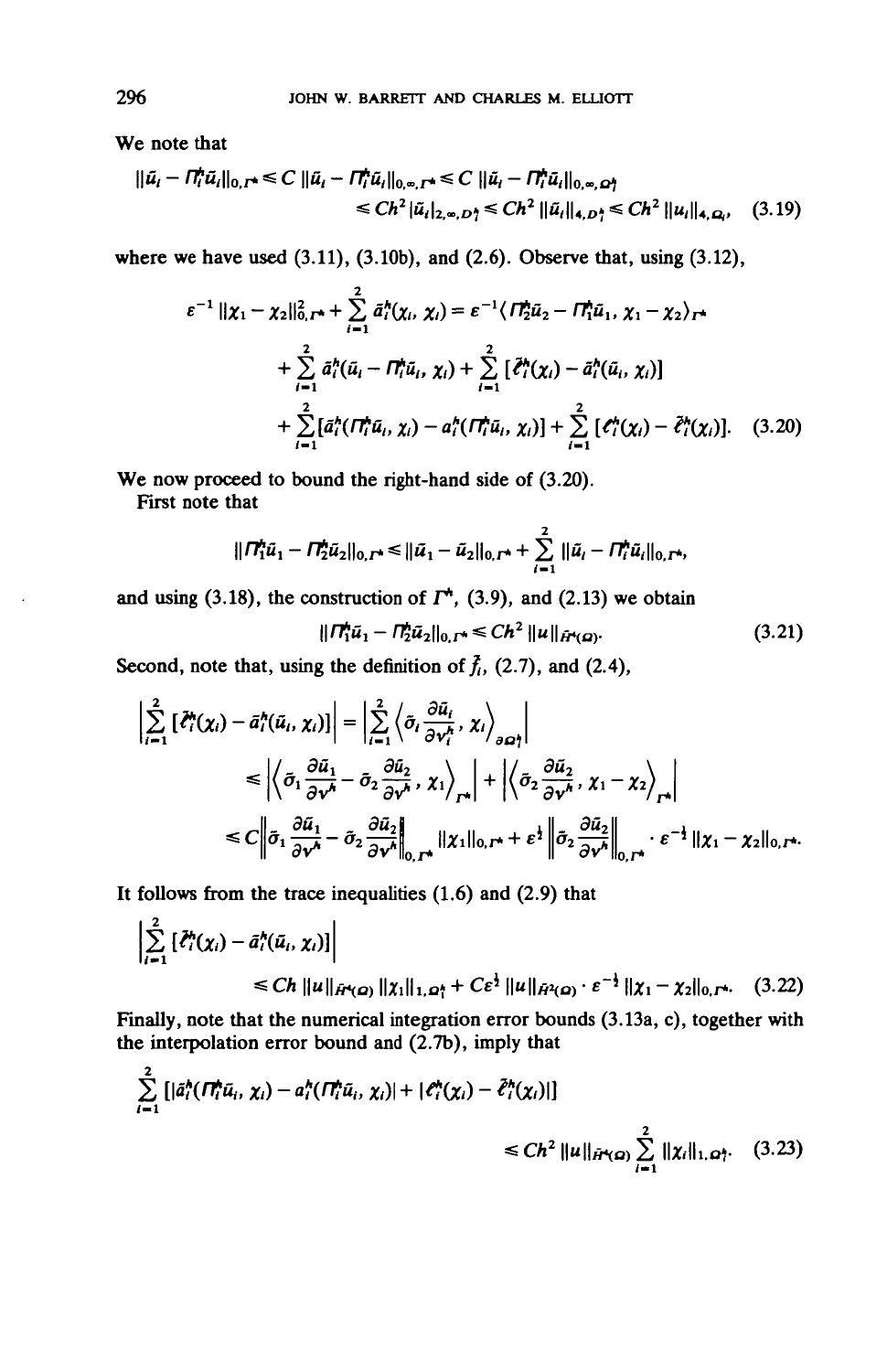From (3.13b), (3.14), (3.18), (3.20), (3.21), (3.22), and (3.23), it follows that

$$
\varepsilon^{-1} \|\chi_1 - \chi_2\|_{0,\Gamma^*}^2 + \sum_{i=1}^2 \|\chi_i\|_{1,\Omega_i^*}^2 \leq C(h^2 + \varepsilon^{-1}h^4 + \varepsilon) \|u\|_{H^4(\Omega)}^2.
$$
 (3.24)

The error bound  $(3.15)$  is now a consequence of  $(3.16)$ ,  $(3.11)$ ,  $(3.19)$ , and  $(3.24)$ .  $\Box$ 

We see from  $(3.15)$  that the optimal rate of convergence in the  $H<sup>1</sup>$  norm is achieved for  $\varepsilon = O(h^2)$ .

THEOREM 3.2 Let the assumptions (R1), (R2), and (R3) hold, and let  $\varepsilon = O(h^2)$ . *Then the solutions*  $u_i$  *and*  $u_{i,e}^h$  *of* (1.1) *and* (3.12) *satisfy* 

$$
\|(\tilde{u}_1 - \tilde{u}_2) - (u_{1,\epsilon}^h - u_{2,\epsilon}^h)\|_{0,I^*} \leq C h^2 \|u\|_{\tilde{H}^4(\Omega)},
$$
\n(3.25a)

$$
\sum_{i=1}^{\infty} \|\tilde{u}_i - u_{i,\epsilon}^h\|_{1,\Omega_1^h} \le Ch \, \|u\|_{\tilde{H}^4(\Omega)},
$$
\n(3.25b)

$$
\sum_{i=1}^{2} \|\tilde{u}_i - u_{i,\epsilon}^h\|_{0,\,\Omega_i^h} \le Ch^{\frac{3}{2}} \|u\|_{\tilde{H}^h(\Omega)},\tag{3.25c}
$$

$$
\sum_{i=1}^{2} \|\tilde{u}_{i} - u_{i,s}^{h}\|_{-2,\Omega_{i}^{h}} \leq C h^{2} \|u\|_{\tilde{H}^{4}(\Omega)},
$$
\n(3.25d)

*where*  $\tilde{u}_i = E_i u_i$ .

*Proof.* The results (3.25a) and (3.25b) are a direct consequence of (3.15). To prove (3.25c, d), we introduce the standard auxiliary problem. Set

$$
e = \begin{cases} \tilde{u}_i - u_{i,\epsilon}^h & \text{on } \Omega_i^h \quad (i = 1, 2), \\ 0 & \text{on } \Omega \setminus \Omega^h, \end{cases}
$$
 (3.26a)

and note that, for  $r \ge 0$ , we have

$$
\|\boldsymbol{e}\|_{-r,\Omega} = \sup_{\eta \in \mathcal{H}(\Omega)} \frac{(\boldsymbol{e}, \eta)_{\Omega}}{\|\eta\|_{r,\Omega}}.
$$
 (3.26b)

Let z be the solution to  $(1.1)$  with f replaced by  $\eta$ . It follows from  $(R3)$  and elliptic regularity, since  $\partial\Omega$  is smooth, that

$$
||z||_{\tilde{H}^{r+2}(\Omega)} \leq C ||\eta||_{r,\Omega}.
$$
\n(3.27)

From the definition of z and using (2.4) we obtain, with  $\bar{z}_i = E_i z_i$ , that

$$
(e, \eta)_{\Omega} = \sum_{i=1}^{2} (e, \tilde{A}_{i}\tilde{z}_{i})_{\Omega_{1}^{k}} + \sum_{i=1}^{2} (e, \eta - \tilde{A}_{i}\tilde{z}_{i})_{\Omega_{1}^{k}\Omega_{i}}
$$
  

$$
= \sum_{i=1}^{2} \tilde{a}_{i}^{k}(e, \tilde{z}_{i}) + \left\langle \tilde{\sigma}_{2} \frac{\partial \tilde{z}_{2}}{\partial v^{k}}, \tilde{u}_{2} - u_{2,e}^{k}\right\rangle_{\Gamma_{1}^{k}} - \left\langle \tilde{\sigma}_{1} \frac{\partial \tilde{z}_{1}}{\partial v^{k}}, \tilde{u}_{1} - u_{1,e}^{k}\right\rangle_{\Gamma_{1}^{k}}
$$
  

$$
- \left\langle \tilde{\sigma}_{2} \frac{\partial \tilde{z}_{2}}{\partial v^{k}}, \tilde{u}_{2} - u_{2,e}^{k}\right\rangle_{\partial \Omega_{1}^{k}} + \sum_{i=1}^{2} (e, \eta - \tilde{A}_{i}\tilde{z}_{i})_{\Omega_{1}^{k}\Omega_{i}}.
$$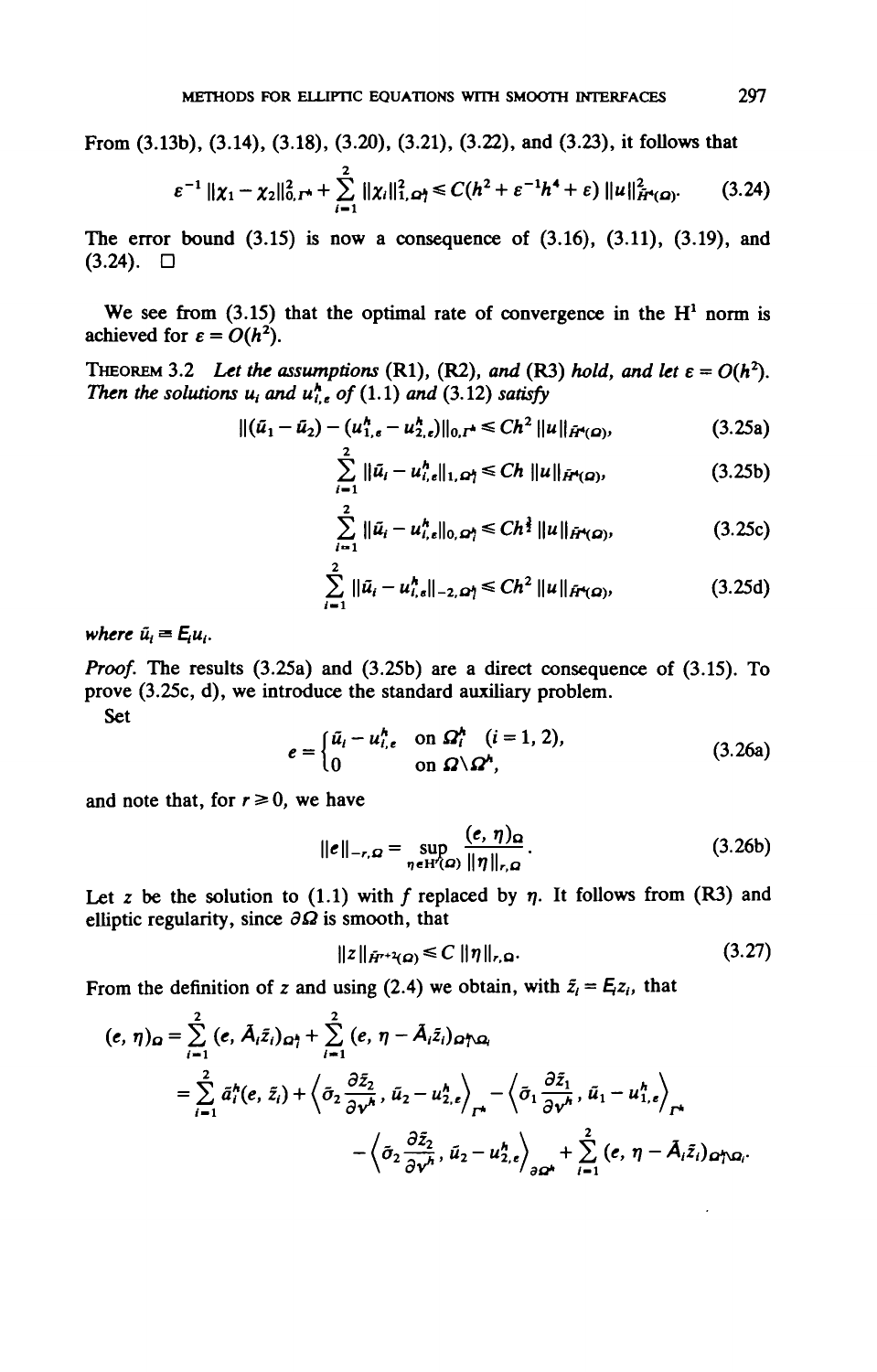Rewriting this, using (3.12):

$$
(e, \eta)_{\Omega} = \sum_{i=1}^{2} \bar{a}_{i}^{h} (e, \bar{z}_{i} - \Pi_{i}^{h} \tilde{z}_{i}) + \sum_{i=1}^{2} \left[ \bar{a}_{i}^{h} (\tilde{u}_{i}, \Pi_{i}^{h} \tilde{z}_{i}) - \tilde{\ell}_{i}^{h} (\Pi_{i}^{h} \tilde{z}_{i}) \right] + \varepsilon^{-1} \langle u_{1,\varepsilon}^{h} - u_{2,\varepsilon}^{h}, \Pi_{1}^{h} \tilde{z}_{1} - \Pi_{2}^{h} \tilde{z}_{2} \rangle_{\Gamma^{h}} - \langle \tilde{\sigma}_{2} \frac{\partial \tilde{z}_{2}}{\partial \gamma^{h}}, \tilde{u}_{2} - u_{2,\varepsilon}^{h} \rangle_{\partial \Omega^{h}} + \sum_{i=1}^{2} (e, \eta - \tilde{A}_{i} \tilde{z}_{i})_{\Omega^{h} \Omega_{i}} + \sum_{i=1}^{2} \left[ a_{i}^{h} (u_{i,\varepsilon}^{h}, \Pi_{i}^{h} \tilde{z}_{i}) - \tilde{a}_{i}^{h} (u_{i,\varepsilon}^{h}, \Pi_{i}^{h} \tilde{z}_{i}) \right] + \sum_{i=1}^{2} \left[ \tilde{\ell}_{i}^{h} (\Pi_{i}^{h} \tilde{z}_{i}) - \ell_{i}^{h} (\Pi_{i}^{h} \tilde{z}_{i}) \right] + \langle \tilde{\sigma}_{2} \frac{\partial \tilde{z}_{2}}{\partial \gamma^{h}} - \tilde{\sigma}_{1} \frac{\partial \tilde{z}_{1}}{\partial \gamma^{h}}, \tilde{u}_{1} - u_{1,\varepsilon}^{h} \rangle_{\Gamma^{h}} + \langle \tilde{\sigma}_{2} \frac{\partial \tilde{z}_{2}}{\partial \gamma^{h}}, \tilde{u}_{2} - u_{2,\varepsilon}^{h} - \tilde{u}_{1} + u_{1,\varepsilon}^{h} \rangle_{\Gamma^{h}} \equiv \sum_{j=1}^{9} E_{j}. \quad (3.28)
$$

We proceed to estimate the  $E<sub>j</sub>$  in turn. It is an immediate consequence of (3.25b) and (3.11) that

$$
|E_1| \leq C h^2 \|u\|_{\tilde{H}^4(\Omega)} \|z\|_{\tilde{H}^2(\Omega)}.
$$
 (3.29)

The term  $E_2$  arises in the analysis of  $L^2$  error in Section 2 as  $I_2$  of (2.17), and we can bound it in a similar way. We obtain

$$
|E_2| \leq \sum_{i=1}^2 |\bar{a}_i^h(\bar{u}_i, \Pi_i^h \bar{z}_i - \bar{z}_i) - \tilde{\ell}_i^h(\Pi_i^h \bar{z}_i - \bar{z}_i)|
$$
  
+ 
$$
\sum_{i=1}^2 |\bar{a}_i^h(\bar{u}_i, \bar{z}_i) - a_i(u_i, z_i)| + \sum_{i=1}^2 |\ell_i(z_i) - \tilde{\ell}_i^h(\bar{z}_i)|. \quad (3.30)
$$

The second and third terms can be bounded by  $Ch^k \|z\|_{\tilde{H}^2(\Omega)} \|u\|_{\tilde{H}^4(\Omega)}$  using the same analysis as that for  $I_2$ . The first term is bounded by

$$
\left| \int_{\partial \Omega^h} \tilde{\sigma}_2 \frac{\partial \tilde{u}_2}{\partial v^h} (\tilde{z}_2 - \Pi_2^h \tilde{z}_2) \, \mathrm{d} s^h \right| + \left| \int_{\Gamma^h} \left( \tilde{\sigma}_2 \frac{\partial \tilde{u}_1}{\partial v^h} - \tilde{\sigma}_2 \frac{\partial \tilde{u}_2}{\partial v^h} \right) (\tilde{z}_1 - \Pi_1^h \tilde{z}_1) \, \mathrm{d} s^h \right| + \left| \int_{\Gamma^h} \tilde{\sigma}_2 \frac{\partial \tilde{u}_2}{\partial v^h} (\tilde{z}_1 - \Pi_1^h \tilde{z}_1) \, \mathrm{d} s^h \right| + \left| \int_{\Gamma^h} \tilde{\sigma}_2 \frac{\partial \tilde{u}_2}{\partial v^h} (\tilde{z}_2 - \Pi_2^h \tilde{z}_2) \, \mathrm{d} s^h \right|.
$$
 (3.31)

The trace inequality (1.6d) with  $\delta = h$  and (3.11) imply that

$$
\|\tilde{z}_i - \Pi_i^h \tilde{z}_i\|_{0,\partial \Omega_i^h} \le C h^{\frac{3}{2}} \|\tilde{z}_i\|_{2,D_i^h} \le C h^{\frac{3}{2}} \|\tilde{z}_i\|_{2,\Omega_i};
$$
\n(3.32a)

whereas the analysis of  $(3.19)$  implies that

$$
\|\tilde{z}_i - \Pi_i^* \tilde{z}_i\|_{0,\partial \Omega_i^*} \le C h^2 \|\tilde{z}_i\|_{4,\Omega_i}.\tag{3.32b}
$$

Noting (1.6c) and (2.9b), we obtain, through combining (3.30), (3.31), and  $(3.32),$  $\sim$   $\sim$   $\sim$   $\sim$   $\sim$   $\sim$   $\sim$ 

$$
|E_2| \leq \begin{cases} Ch^{\frac{1}{2}} \|u\|_{\tilde{H}^4(\Omega)} \|z\|_{\tilde{H}^2(\Omega)}, \\ Ch^{\frac{1}{2}} \|u\|_{\tilde{H}^2(\Omega)} \|z\|_{\tilde{H}^2(\Omega)} \end{cases}
$$
(3.33a)

$$
C h^2 \|u\|_{\tilde{H}^s(\Omega)} \|z\|_{\tilde{H}^s(\Omega)}.
$$
 (3.33b)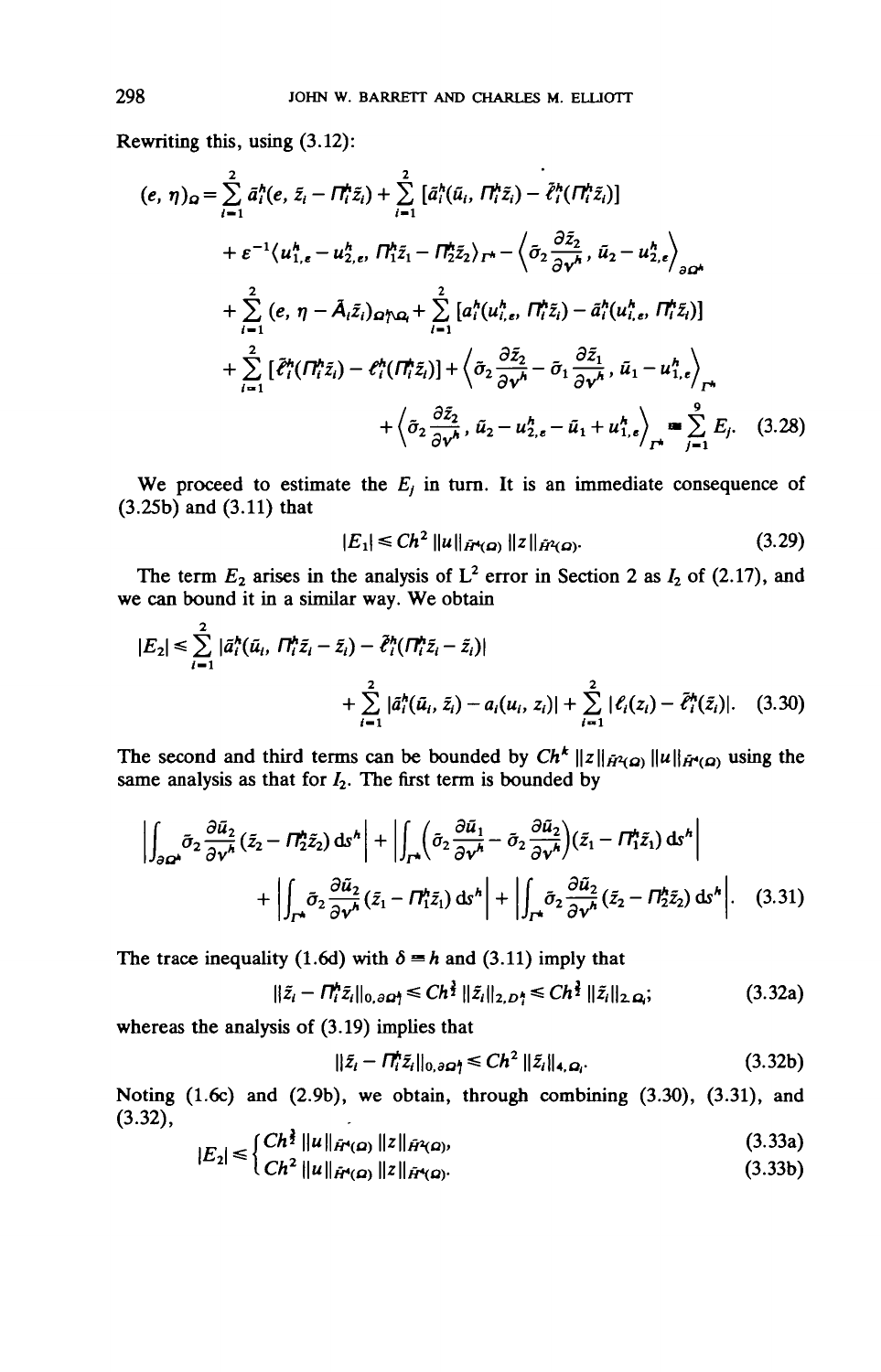Turning to *E3,* we have that

$$
|E_3| \leq \varepsilon^{-1} [\|(\tilde{u}_1 - u_{1,\varepsilon}^h) - (\tilde{u}_2 - u_{2,\varepsilon}^h)\|_{0, \Gamma^*} + \|\tilde{u}_1 - \tilde{u}_2\|_{0, \Gamma^*}] \times \Big( \|\tilde{z}_1 - \tilde{z}_2\|_{0, \Gamma^*} + \sum_{i=1}^2 \|\tilde{z}_i - \Pi_i^h \tilde{z}_i\|_{0, \Gamma^*} \Big).
$$

Therefore (2.13), (3.25a), and (3.33) yield

$$
|E_3| \leq \begin{cases} Ch^{\frac{1}{2}} \|\mu\|_{\tilde{H}^4(\Omega)} & \|z\|_{\tilde{H}^4(\Omega)}, \\ C^{12} \|\mu\|_{\tilde{H}^4(\Omega)} & \|z\|_{\tilde{H}^4(\Omega)} \end{cases}
$$
(3.34a)

$$
C_3 = C_1^2 ||u||_{\tilde{H}^4(\Omega)} ||z||_{\tilde{H}^4(\Omega)}.
$$
 (3.34b)

Since  $u_{2,\epsilon}^h = 0$  on  $\partial \Omega^h$  and dist  $(\partial \Omega, \partial \Omega^h) \le Ch^2$ , the bounds (2.13) and (1.6c) imply that

$$
|E_4| \le Ch^2 \|u\|_{\tilde{H}^4(\Omega)} \|z\|_{\tilde{H}^2(\Omega)}.
$$
 (3.35)

The term  $E_5$  is bounded as  $I_5$  in (2.17). The terms  $E_6$  and  $E_7$  are due to numerical integration, and are bounded using (3.13a, c), We bound *Ea* by using (2.9a), (1.6b), and (3.25b); and *Eg* is bounded using (1.6c) and (3.25a).

Therefore, we obtain

$$
\int Ch^{\frac{3}{2}} \|u\|_{\tilde{H}^{4}(\Omega)} \|z\|_{\tilde{H}^{2}(\Omega)} \quad (r=0), \tag{3.36a}
$$

$$
(e, \eta)\Omega^{(1)} = \left( \frac{C}{h^2} \| u \|_{\tilde{H}^4(\Omega)} \| z \|_{\tilde{H}^4(\Omega)} \right) \quad (r = 2). \tag{3.36b}
$$

The results (3.25c) and (3.25d) are an immediate consequence of (3.26), (3.27), and  $(3.36)$ .  $\Box$ 

Although we have only been able to prove that the approximation (3.12) with  $\varepsilon = h^2$  converges at the rate  $O(h^3)$  globally in L<sup>2</sup>, we can show that it converges at the optimal rate in L<sup>2</sup> over any interior domain  $\Omega_t^*$  satisfying  $\Omega_t^* \in \Omega_t^{**} \in \Omega_t^*$ , for some domain  $\Omega_i^{**}$ , using the techniques of Nitsche & Schatz (1974) for obtaining interior error estimates.

THEOREM 3.3 Let the assumptions (R1), (R2), and (R3) hold, and let  $\varepsilon = O(h^2)$ . *Then, for h sufficiently small, the solutions*  $u_i$  *and*  $u_{i,\epsilon}^h$  *of (1.1) and (3.12) satisfy:* 

$$
||u_i - u_{i,\epsilon}^h||_{0,\Omega_i^*} \le Ch^2 ||u||_{\tilde{H}^4(\Omega)} \quad (i = 1, 2), \tag{3.37}
$$

*where*  $\Omega_i^* \in \Omega_i^{**} \in \Omega_i^*$  and  $\Omega_i^* \subset \Omega_i$ .

*Proof.* The proof is completely analogous to the proofs of Lemma 3.5 and Theorem 3.3 in Barrett & Elliott (1986).  $\Box$ 

#### **Acknowledgement**

The second author was partially supported by the National Science Foundation Grant #DMS-8501397, the Air Force Office of Scientific Research, and the Office of Naval Research.